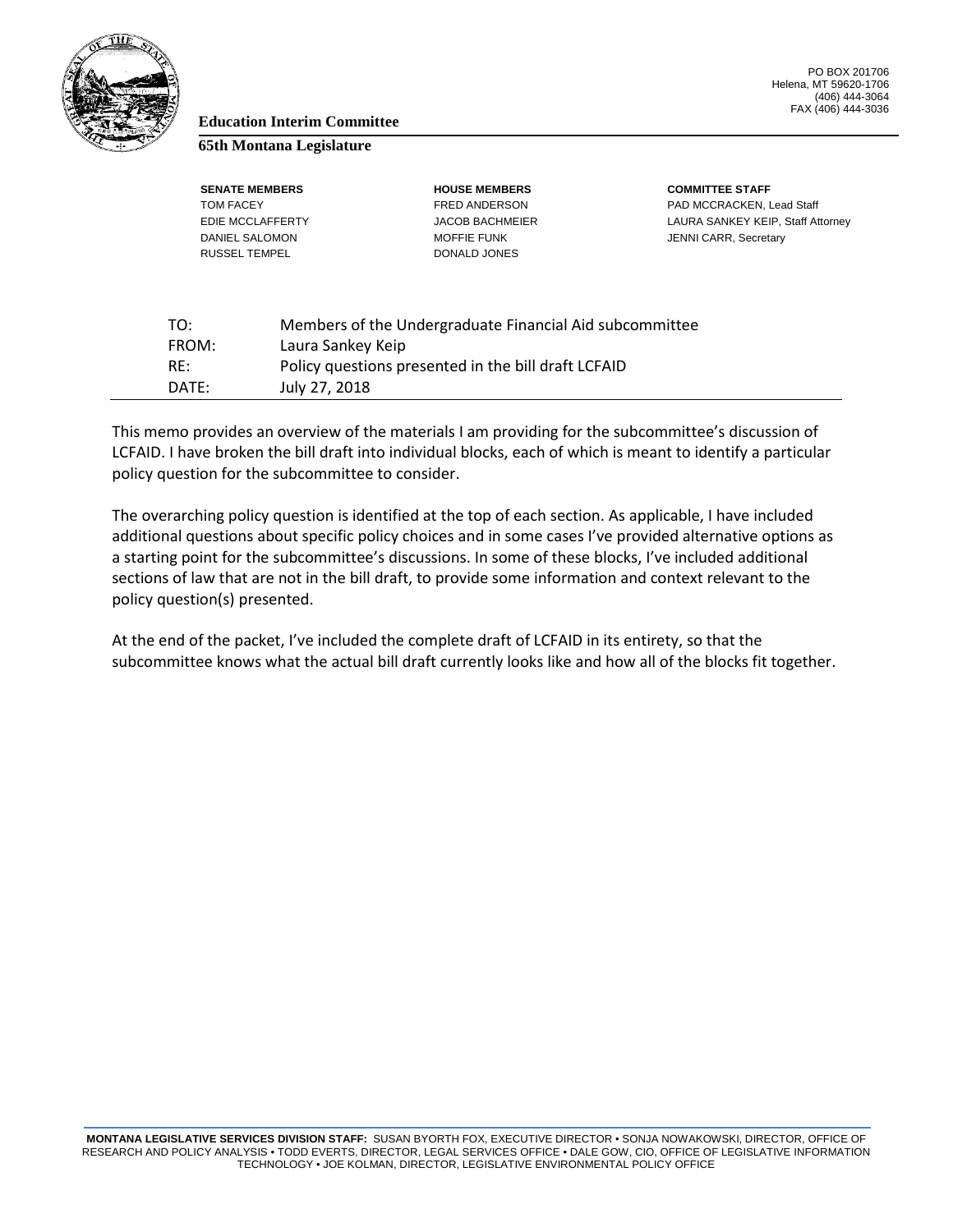### **POLICY QUESTION: Does the subcommittee want to make changes to the general/umbrella Montana Resident Student Financial Aid Program?**

AS DRAFTED:

- New language in Section 6 to formalize legislative intent
	- Includes the 3-prong approach plus federal need-based and work-study financial aid
- Section 9 is a new section that would require the Commissioner of Higher Education to provide a biennial report to the Education Interim Committee
	- What is the best/most efficient/most valuable time to report to EDIC? June 1 of even years? September 1 of even years or odd years? Annually?

**Section 5.** Section 20-26-101, MCA, is amended to read: **"20-26-101. Short title.** Parts 1 and 2 may be cited as "The Montana Resident Student Financial <del>Assistance</del> Aid Program Act"."

**Section 6.** Section 20-26-102, MCA, is amended to read: **"20-26-102. Purpose -- legislative intent.** (1) The purpose of parts 1 and 2 is to establish a program to provide financial assistance aid to resident Montana postsecondary students.

(2) In establishing the Montana resident student financial aid program, the legislature intends to collaborate with the board of regents and postsecondary institutions to create three types of aid programs:

(a) an incentive program as established in 20-26-614 through 20-26-617 and funded by the state to encourage Montana resident students to pursue postsecondary credentials in STEM and health care fields that satisfy current and anticipated workforce development needs in Montana;

(b) a merit program to recruit and retain the highestachieving Montana resident students to units of the Montana university system, funded through tuition waivers, discounts, and other financial aid pursuant to policies adopted by the board of regents; and

(c) an access-to-higher-education program to provide scholarships and other financial aid, funded by the foundations that have been established for the benefit of units of the university system, and provided to Montana resident students who demonstrate financial need.

(3) The legislature intends to maximize federal need-based aid and work-study awards by providing sufficient state funding for federal matching requirements whenever possible."

**Section 7.** Section 20-26-103, MCA, is amended to read: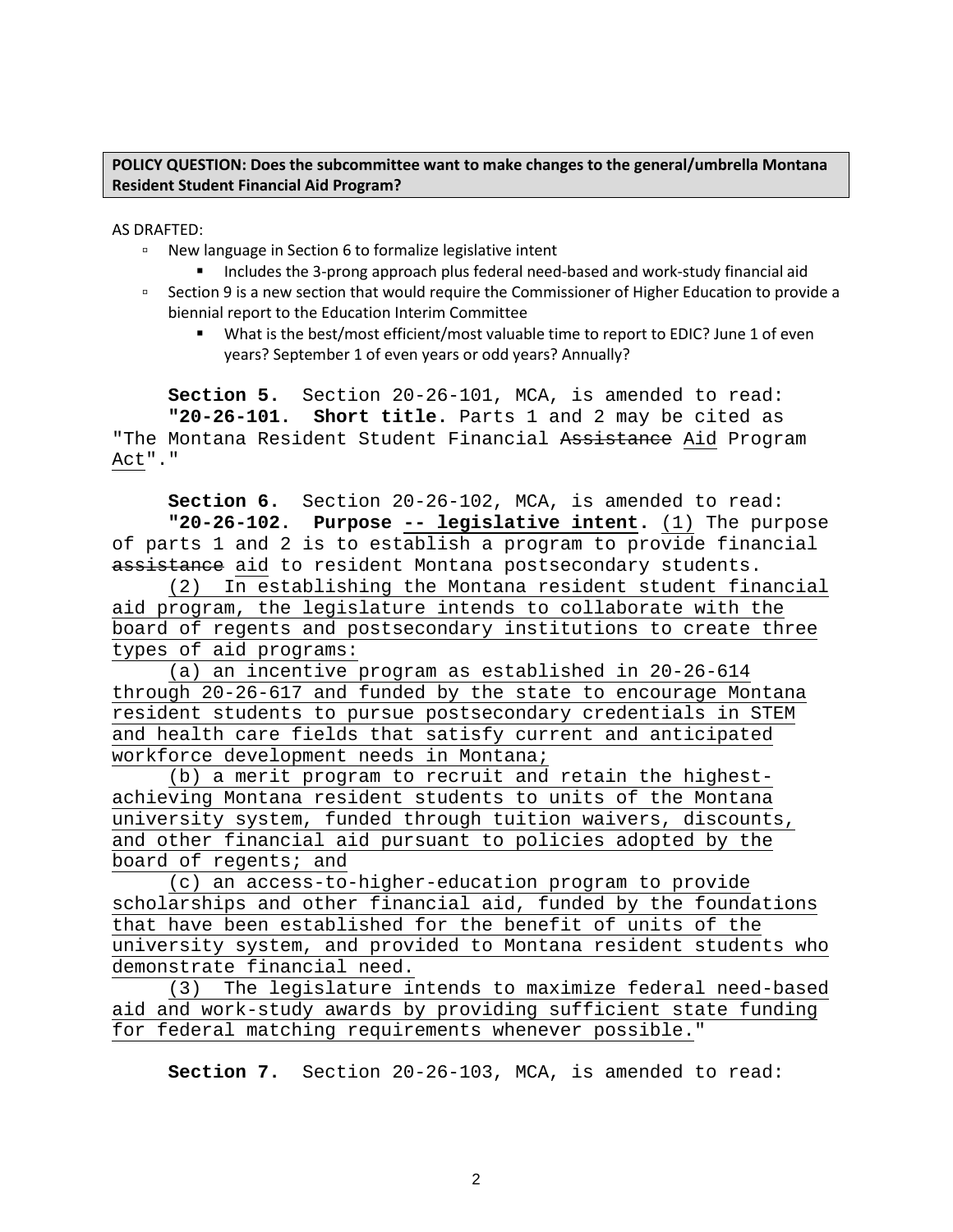**"20-26-103. Definitions.** As used in parts 1 and 2, the following definitions apply:<br>(1) "Postsecondary ins

"Postsecondary institution" includes means:

(a) the units a unit of the Montana university system and any private postsecondary institution as defined in 20-25-201;

(b) a Montana community college, defined and organized as provided in 20-15-101; or

(c) an accredited tribal college located in the state of Montana.<br> $(2)$ 

"Resident student" means a person who was a resident of Montana prior to enrolling and who is attending a qualified postsecondary institution within Montana."

**Section 8.** Section 20-26-104, MCA, is amended to read: **"20-26-104. Resident Montana resident student financial assistance aid program created.** There is a Montana resident student financial assistance aid program administered by the commissioner of higher education."

NEW SECTION. **Section 9. Montana resident student financial aid program -- reporting requirements.** The commissioner of higher education shall submit a biennial report by June 1 of even-numbered years to the education interim committee provided for in 5-5-224 regarding the Montana resident student financial aid program. The report must cover the preceding biennium and must include the progress and results achieved by:

(a) the incentive-based financial aid program pursuant to  $20-26-102(2)(a)$ , including but not limited to the number of Montana STEM scholarships awarded, the amount of scholarship funds awarded, the workforce development needs targeted by the Montana STEM scholarship program, the number and type of postsecondary credentials earned by Montana STEM scholarship recipients, and any measurable impacts on the Montana workforce;

(b) the merit-based financial aid program pursuant to 20- 26-102(2)(b), including but not limited to the recruitment and retention of the highest-achieving Montana resident students, the number of merit-based financial aid recipients, the amount and type of merit-based financial aid awarded, the number and type of postsecondary credentials awarded to merit-based financial aid recipients, and any measurable impacts on the Montana workforce;

(c) the access-based financial aid program pursuant to 20-  $26-102(2)(c)$ , including but not limited to the number of accessbased financial aid recipients, the amount and type of access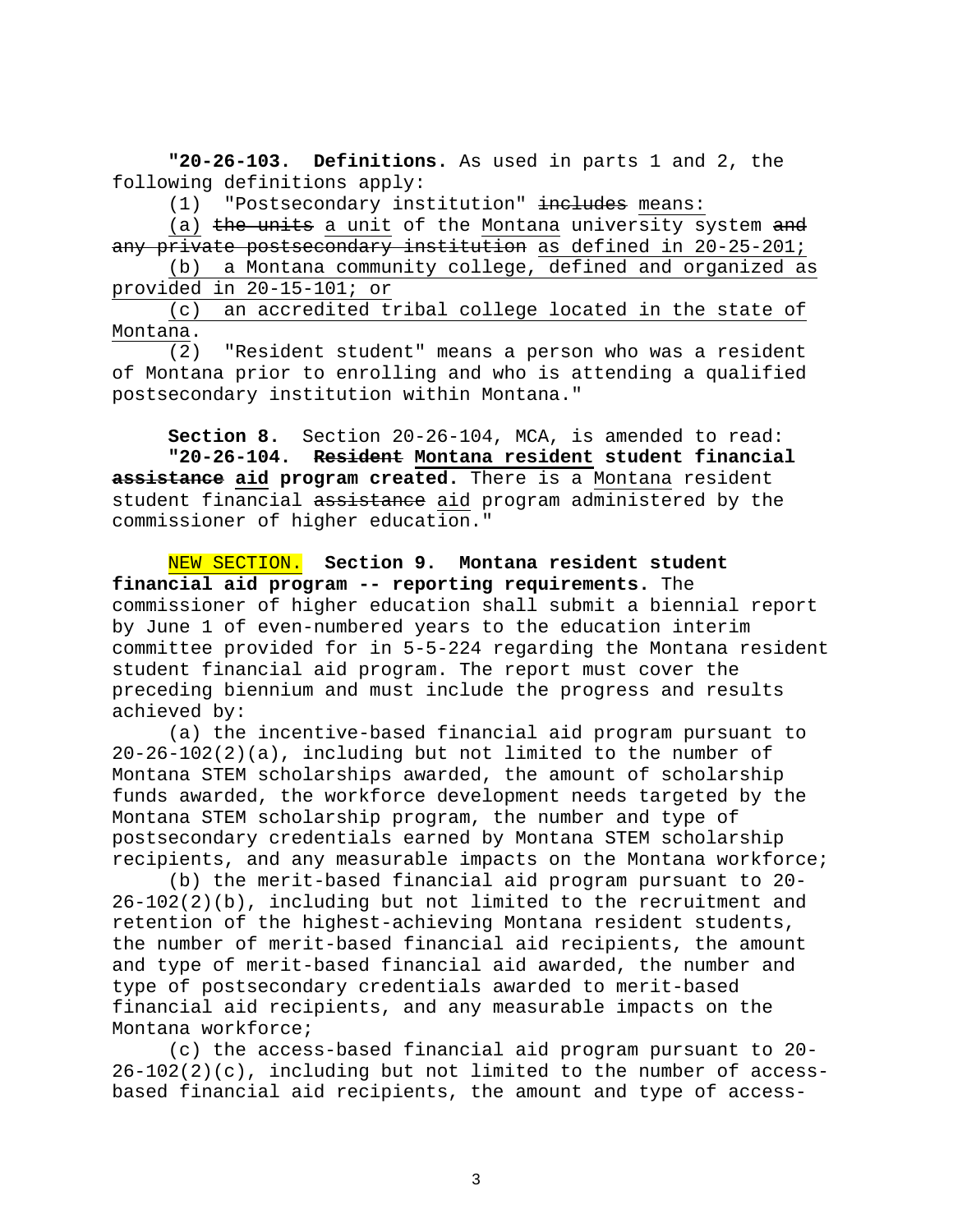based financial aid awarded, the effect of access-based financial aid on the retention and credential completion by recipients of access-based financial aid, and any measurable impacts on the Montana workforce; and

(d) the federal need-based and work-study financial aid programs referenced in 20-26-102(3), including but not limited to the number of students receiving federal need-based and workstudy awards, the hours worked by work-study award recipients and the value of those hours, the types of positions filled by work-study award recipients, the types of employers participating in the work-study programs, the number and type of postsecondary credentials awarded to federal need-based and work-study financial aid recipients, and any measurable impacts on the Montana workforce.

**Section 10.** Section 20-26-201, MCA, is amended to read: **"20-26-201. Duties of commissioner of higher education relative to program.** The commissioner of higher education shall:

(1) adopt rules to administer the resident student financial assistance aid program, including the establishment of criteria for student eligibility which shall that must consider financial need;

 $(2)$  determine the amount of individual grants financial aid awards;

(3) establish procedures for fiscal control, fund accounting, and necessary reports, including the reports required under [section 9]; and

(4) apply for, receive, and administer federal and private money."

**Section 11.** Section 20-26-202, MCA, is amended to read: **"20-26-202. Administrative costs.** Administration costs not provided by the federal grant that are attributable to parts 1 and 2 shall must be negotiated and charged to the individual participants."

**Section 12.** Section 20-26-203, MCA, is amended to read: **"20-26-203. Deposit of moneys funds.** Funds received by the commissioner of higher education for the resident student financial assistance aid program, including funds for the administration of parts 1 and 2, shall must be deposited in the state treasury."

**Section 1.** Section 20-1-225 , MCA, is amended to read: **"20-1-225. Compliance with Military Selective Service Act**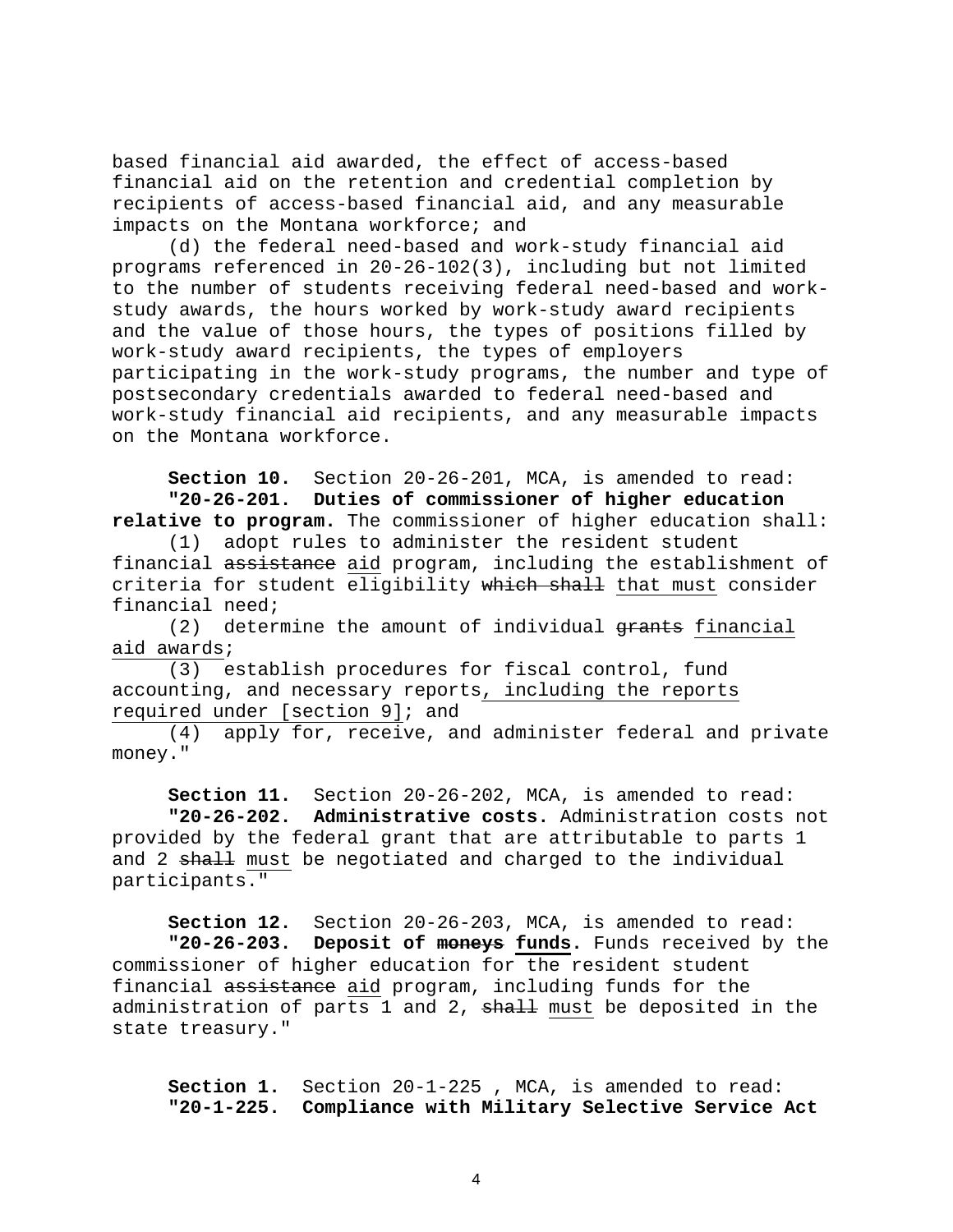### **for postsecondary financial assistance -- rulemaking --**

**definitions.** (1) A postsecondary educational institution may not provide student financial assistance to or enroll as a student an individual who is receiving or will receive student financial assistance unless the individual has complied with the registration requirements of the federal Military Selective Service Act, 50 App. U.S.C. 451, et seq. However, this prohibition does not apply to an individual who:

(a) by a preponderance of the evidence shows that the failure to register was not done knowingly or willfully; or

(b) is exempt from registration under the provisions of the Military Selective Service Act.

(2) The board of regents shall adopt rules to implement this section.

(3) The following definitions apply to this section:

(a) "Postsecondary educational institution" means:

(i) the Montana university system; or

(ii) any other postsecondary school:

(A) accepting as a student an individual receiving student financial assistance; or

(B) accepting state funds.

(b) "Student financial assistance":

(i) means a grant, loan, or insurance on a loan, all or a part of which is provided by the state; and

(ii) includes money given or to be given pursuant to:

(A) the reimbursement for services provided to resident nonbeneficiary students provision in 20-25-428;

(B) the work-study program provided for in Title 20, chapter 25, part 7;

(C) the Montana resident student financial assistance aid program provided for in Title 20, chapter 26, parts 1 and 2; or

(D) the guaranteed student loan program provided for in Title 20, chapter 26, part 11."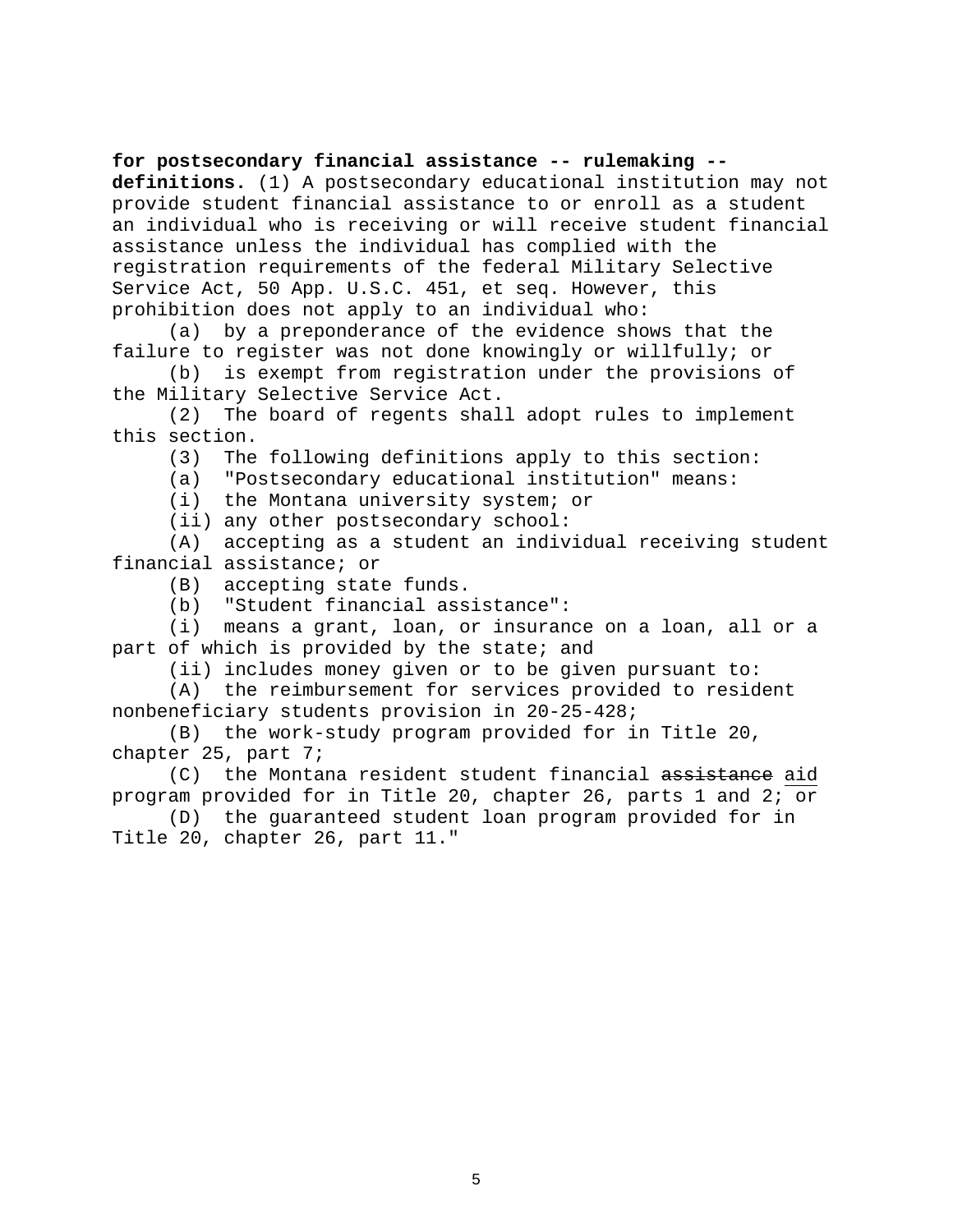### **POLICY QUESTION: Does the subcommittee want to make changes to the Montana STEM Scholarship Program?**

AS DRAFTED:

- Section 15 adds new language to emphasize current and anticipated workforce needs
- Section 16 extends the scholarship from 2 to 4 years and changes the amounts awarded
	- As drafted, the total amount required each year would be roughly \$2.5 million. Added to the \$1.5 million needed for work-study and SEOG grants, the total would be roughly the \$4 millio[n discussed at the previous EDIC meeting](https://leg.mt.gov/content/Committees/Interim/2017-2018/Education/Meetings/June-2018/Fin%20Aid%20Subcommittee%20memo.pdf)
	- **•** Other options:
		- Keep the program a 2-year program but change the amounts awarded
		- Change the amounts awarded over 4 years (for example, at
		- \$500/\$750/\$1000/\$1250 the annual cost would be roughly \$1.1 million)
- Section 14 changes references from the Governor's Postsecondary Scholarship Program to the Montana STEM Scholarship Program and removes references to private colleges

**Section 15.** Section 20-26-614, MCA, is amended to read:<br>"20-26-614. Montana STEM scholarship program. (1) There **Montana STEM scholarship program.** (1) There is a Montana STEM scholarship program. The program is administered by the board through the office of the commissioner of higher education.

(2) The purpose of the Montana STEM scholarship program is to provide an incentive for Montana high school students to prepare for, enter into, and complete degrees in postsecondary fields related to science, technology, engineering, mathematics, and health care, with the goal goals of increasing the number of STEM degree recipients participating in Montana's workforce and satisfying current and anticipated workforce development needs  $\frac{\text{in Montana}}{(3)}$ .

The board shall adopt policies and procedures for the administration of the Montana STEM scholarship program consistent with 20-26-614 through 20-26-617 this part."

### NOT IN DRAFT. INCLUDED FOR CONTEXT. **"20-26-**

**615. Eligibility requirements -- ineligibility.** (1) To be eligible for the Montana STEM scholarship, a student must:

(a) be a Montana resident who graduated from a Montana high school with a cumulative grade point average of at least 3.25;

(b) be eligible for in-state tuition pursuant to the board's policies;

(c) have completed a rigorous college preparation program, including 4 years of mathematics and 3 years of science;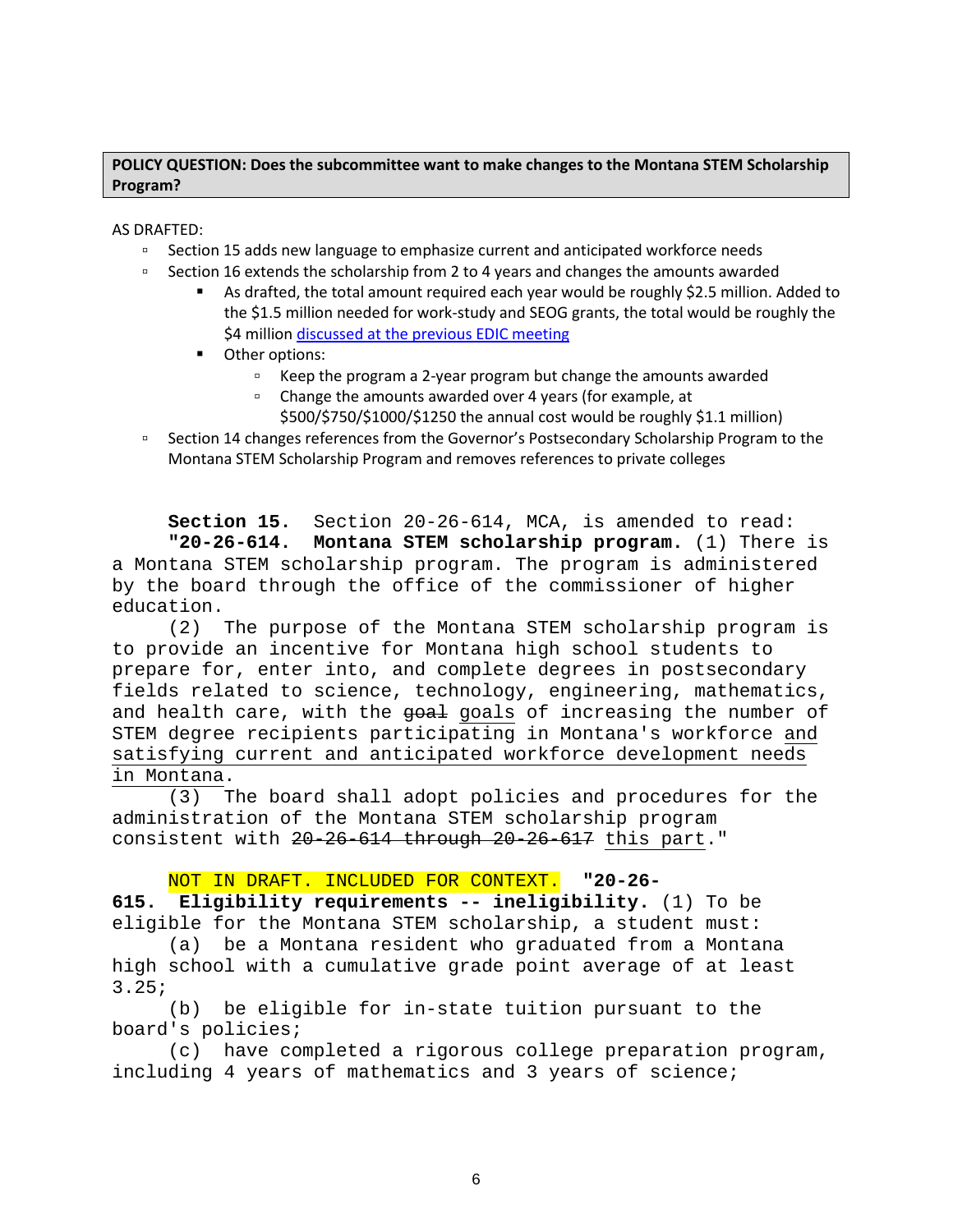(d) be enrolled full time in at least 15 credit hours at a postsecondary institution in the fall semester immediately following the student's graduation from high school;

(e) be seeking the student's first certificate or 2-year or 4-year degree at a postsecondary institution; and

(f) have declared a STEM or health care major as the student's intended course of study.

(2) A student is ineligible for the Montana STEM scholarship if the student:

(a) has failed to meet the federal Title IV selective service registration requirements;<br>(b) is in default on a Title

is in default on a Title IV or state of Montana educational loan or owes a refund to a federal Title IV or state of Montana student financial aid program; or

(c) is incarcerated. A student may receive a Montana STEM scholarship upon release if the student meets all other eligibility requirements."

**Section 16.** Section 20-26-616, MCA, is amended to read: **"20-26-616. STEM scholarship amounts -- renewal** 

**requirements.** (1) A student who meets the requirements of 20-26- 615 will receive a \$1,000 scholarship for the first academic year the student is enrolled at a postsecondary institution.

(2) A student who meets the requirements of this subsection will receive  $a$   $\frac{2}{3}$ , 000 scholarship for the student's second academic year an additional scholarship for up to 3 subsequent academic years. To be eligible for the STEM scholarship in the student's second a subsequent academic year, the student must:

(a) have completed at least:

(i) 30 credit hours in the first academic year to be eligible for a \$2,000 scholarship in the second academic year;

(ii) 60 credit hours by the end of the second academic year to be eligible for a \$2,500 scholarship in the third academic year; and

(iii) 90 credit hours by the end of the third academic year to be eligible for a \$3,000 scholarship in the fourth academic year;

(b) have maintained a grade point average of at least 3.0;

(c) be enrolled full time at the postsecondary institution in the current academic year; and

(d) continue to pursue a STEM or health care major.<br>(3) The board shall adopt a policy regarding the aw

The board shall adopt a policy regarding the award of scholarships when the funds in the account established in 20-26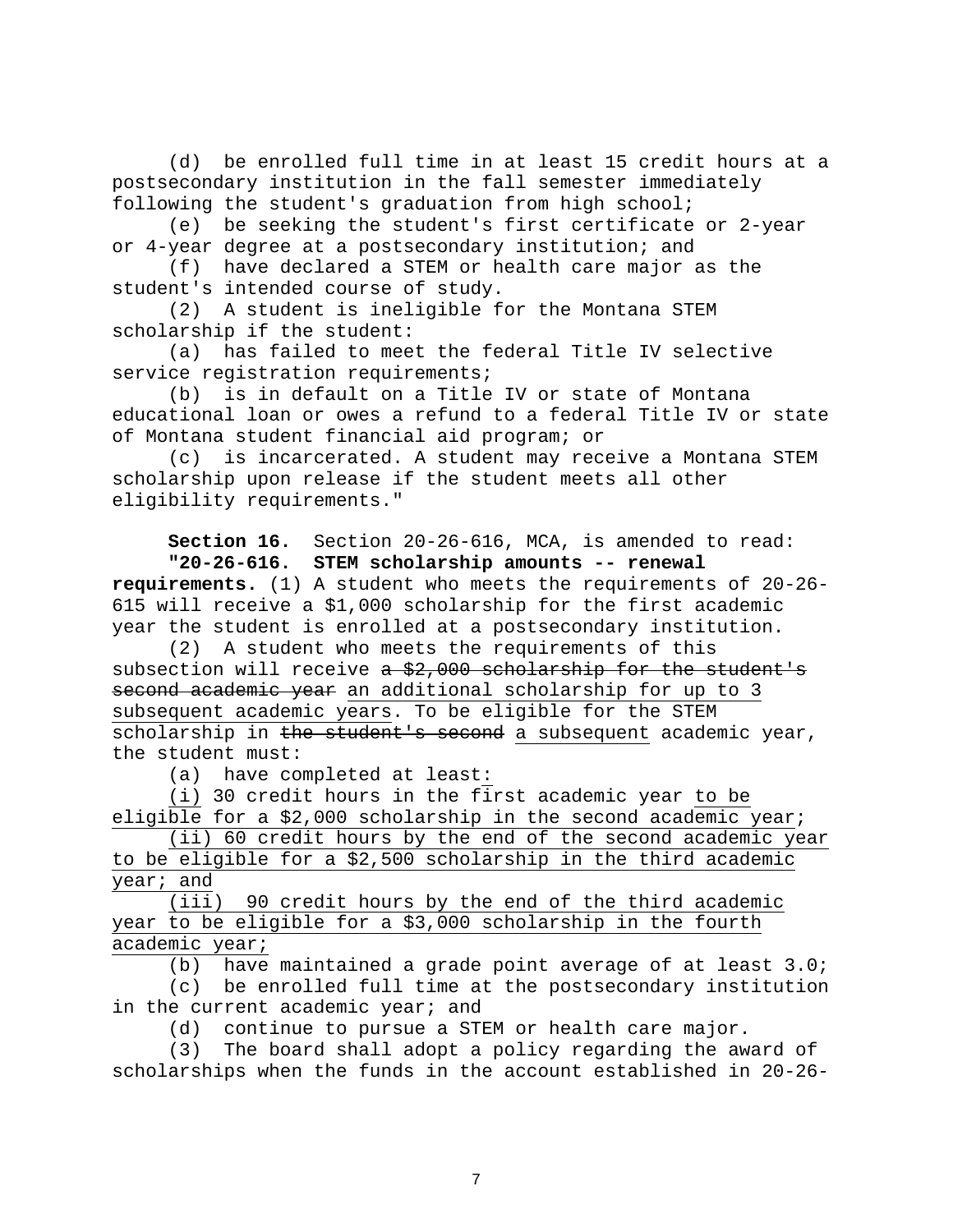617 are insufficient to fully fund the STEM scholarship program. The policy must prioritize scholarships in the following order:

(a) Renewals for qualified applicants of scholarships that were previously awarded have the highest priority.<br>(b) If funds remain after renewal scholarshi

If funds remain after renewal scholarships are awarded pursuant to subsection  $(3)(a)$ , then the number of new scholarships must be reduced but the individual award amounts must meet the requirements of subsections (1) and (2)."

Section 14. Section 20-26-606, MCA, is amended to read:<br>"20-26-606. Public and private sources of funding --Public and private sources of funding -**restrictions on use -- accounting.** (1) The board may accept donations from public or private sources for the Montana STEM scholarship program and shall distribute those funds in accordance with this part.

(2) Except when a donor of private funds designates that scholarship funds must be given to students attending a private college, scholarship Scholarship awards are determined solely by the board or an entity designated by the board pursuant to board policy adopted under  $20-26-602$  and  $20-26-614$ .

(3) Funds from public sources may not be used to pay for scholarships for students enrolled in Montana private colleges.

 $(4)$  Funds from private sources must be deposited into  $a$ n the Montana STEM scholarship program account in the state special revenue fund established in 17-2-102 20-26-617 to pay for scholarships for students enrolled in postsecondary institutions or, when designated by the donor, in Montana private colleges.

(5) Each postsecondary institution or Montana private college that receives scholarship payments shall prepare and submit to the board, in accordance with procedures and policies established by the board, a report of the postsecondary institution's <del>or Montana private college's a</del>dministration of the scholarships and a complete accounting of scholarship funds.

(6) Funds from a scholarship may not be used to pay for remedial or college-preparatory course work.

(7) Except for funds donated from private sources, the obligation for funding the governor's postsecondary Montana STEM scholarship program is an obligation of the state. This section may not be construed to require the board to provide scholarships to an eligible student without an appropriation to the board for the purposes of the governor's postsecondary Montana stem scholarship program. Funds from private sources may not be used as an offset to general fund appropriations."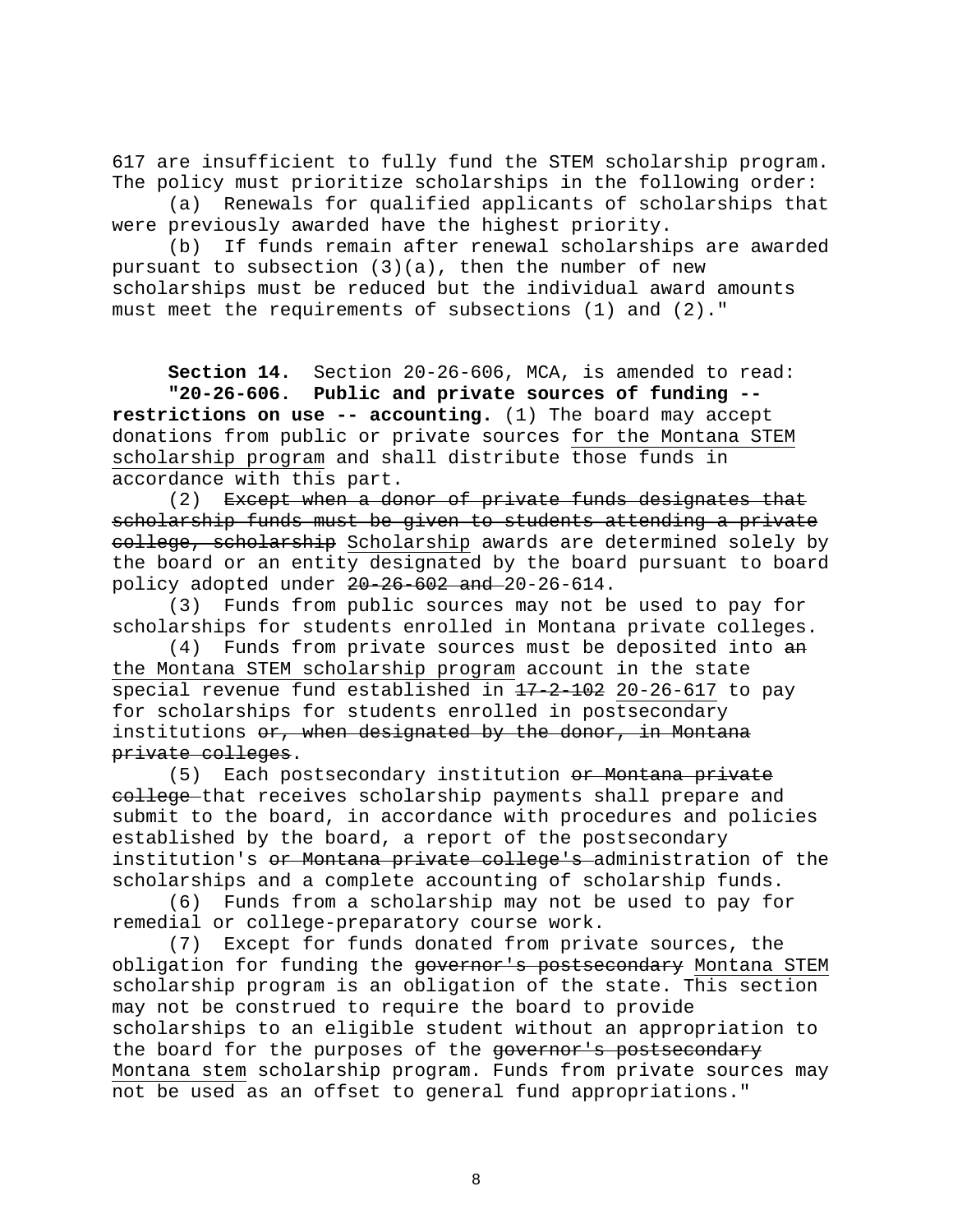### **POLICY QUESTION: Does the subcommittee want to make changes to the disposition of lottery net revenues?**

AS DRAFTED:

- The first \$2.5 million of net revenues would be directed to the Montana STEM Scholarship Program with the net revenue above that going to the general fund
	- Other options:
		- The first \$4 million of net revenue could be appropriated for the purposes of funding the Montana STEM Scholarship Program as well as the required state match for the federal need-based aid (SEOG grants) and the work-study program

**Section 18.** Section 23-7-402, MCA, is amended to read: **"23-7-402. (Temporary) Disposition of revenue.** (1) A minimum of 45% of the money paid for tickets or chances must be paid out as prize money. The prize money is statutorily appropriated, as provided in 17-7-502, to the lottery.

(2) Commissions paid to lottery ticket or chance sales agents are not a state lottery operating expense.

(3) Lottery contractor fees, which are fees paid to contracted lottery vendors based on sales, must be paid from the state lottery enterprise fund. The money to pay lottery contractor fees is statutorily appropriated, as provided in 17- 7-502, to the lottery.

(4)  $(a)$  Except as provided in subsection  $(4)(b)$ , that That part of all gross revenue not used for the payment of prizes, commissions, and operating expenses, together with the interest earned on the gross revenue while the gross revenue is in the enterprise fund, is net revenue. Net revenue must be transferred quarterly from the enterprise fund established by  $23-7-401$  to the state general fund. Once the amount of net revenue transferred to the general fund during a fiscal year equals the amount transferred to the general fund in fiscal year 2015, any additional net revenue must be transferred to the Montana STEM scholarship program special revenue account established in 20- 26-617 in the following order:

(a) the first \$2.5 million of net revenue in each fiscal year must be transferred to the Montana STEM scholarship program special revenue account established in 20-26-617; and

(b) net revenue in excess of \$2.5 million in each fiscal year must be transferred to the state general fund.

(b) For fiscal year 2016, prior to any net revenue being transferred to the general fund from the enterprise fund, \$400,000 of net revenue must be transferred from the enterprise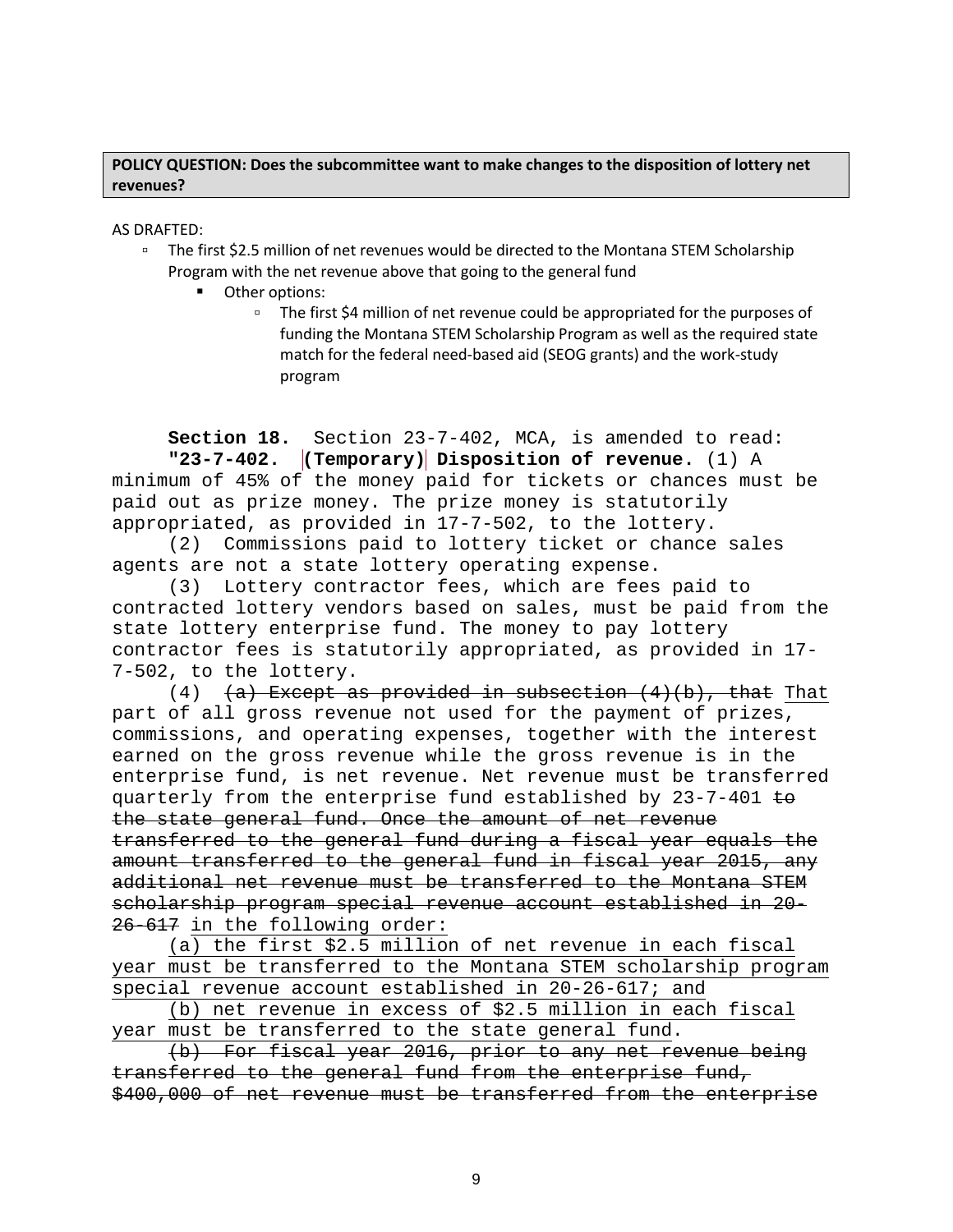fund to the Montana STEM scholarship special revenue account established in 20-26-617 for the purpose of distributing STEM scholarships pursuant to 20-26-614 through 20-26-617 during the 2015-2016 school year.

(5) The spending authority of the lottery may be increased in accordance with this section upon review and approval of a revised operation plan by the office of budget and program planning. (Terminates June 30, 2019--sec. 3, Ch. 2, L. 2013.) **23-7-402. (Effective July 1, 2019) Disposition of revenue.** (1) A minimum of 45% of the money paid for tickets or chances must be paid out as prize money. The prize money is statutorily appropriated, as provided in 17-7-502, to the lottery.

(2) Commissions paid to lottery ticket or chance sales agents are not a state lottery operating expense.

(3) That part of all gross revenue not used for the payment of prizes, commissions, and operating expenses, together with the interest earned on the gross revenue while the gross revenue is in the enterprise fund, is net revenue. Net revenue must be transferred quarterly from the enterprise fund established by 23-7-401 to the state general fund. Once the amount of net revenue transferred to the general fund during a fiscal year equals the amount transferred to the general fund in fiscal year 2015, any additional net revenue must be transferred to the Montana STEM scholarship program special revenue account established in 20-26-617 in the following order:

(a) the first \$2.5 million of net revenue in each fiscal year must be transferred to the Montana STEM scholarship program special revenue account established in 20-26-617; and

(b) net revenue in excess of \$2.5 million in each fiscal year must be transferred to the state general fund.

(4) The spending authority of the lottery may be increased in accordance with this section upon review and approval of a revised operation plan by the office of budget and program planning."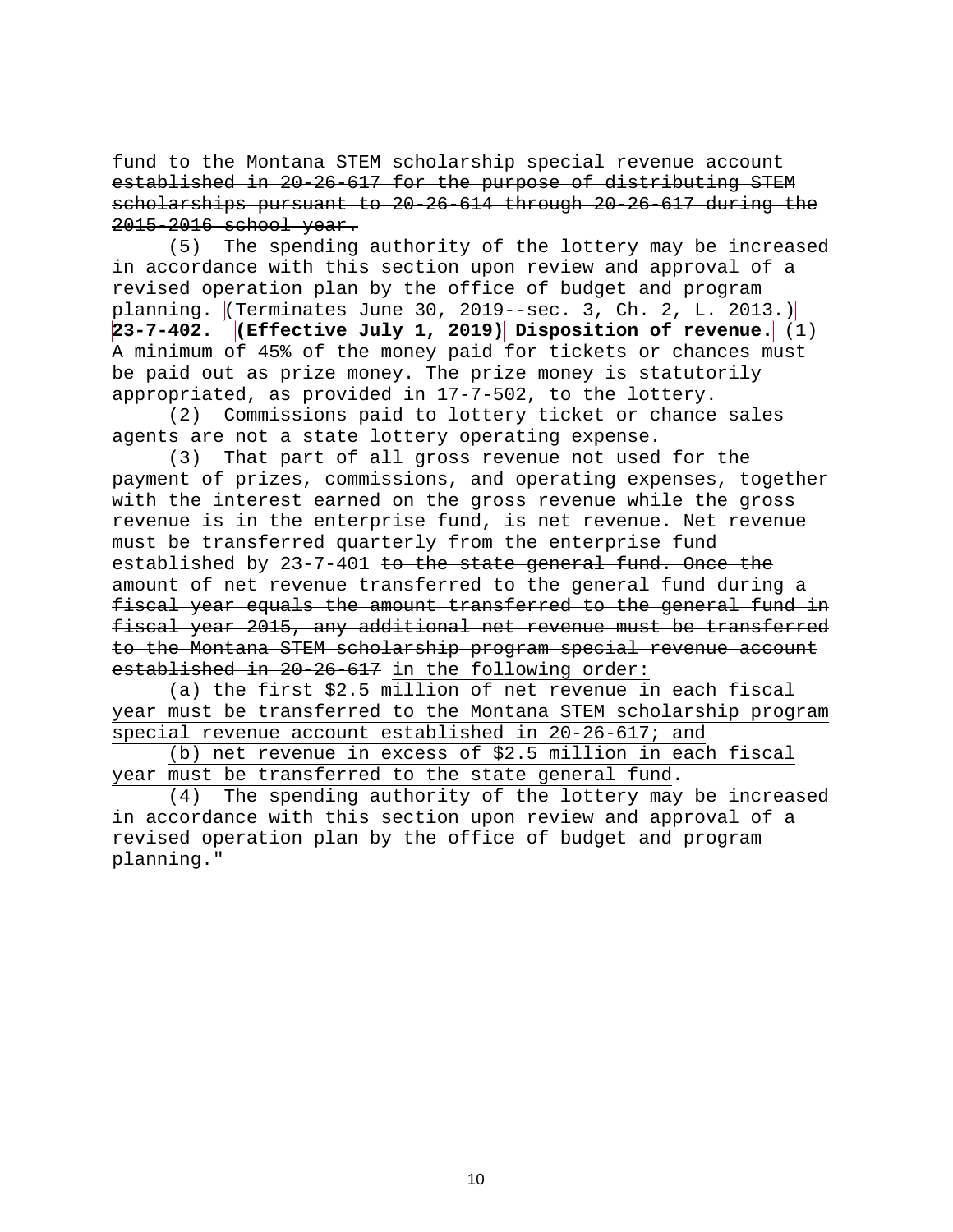**POLICY QUESTION: Does the subcommittee want to provide new direction to the Board of Regents regarding excess funds carried over for the Montana STEM Scholarship Program?**

AS DRAFTED:

□ Statute limits most of the eligibility criteria and award amounts; the Board of Regents does have flexibility to increase the number of scholarship recipients by expanding the eligible STEM and health care majors that would qualify for a scholarship

**Section 17.** Section 20-26-617, MCA, is amended to read: **"20-26-617. Montana STEM scholarship program state special revenue account.** (1) There is a Montana STEM scholarship program account within the state special revenue fund established in 17- 2-102. The purpose of the account is to fund the Montana STEM scholarship program. The account is administered by the board through the office of the commissioner of higher education.

(2) There must be paid into the account the lottery net revenue calculated pursuant to 23-7-402. Every Except as provided in 20-26-616(3), every student who is eligible under the provisions of 20-26-615 and 20-26-616 must be awarded a Montana STEM scholarship.

(3) If the amount in this account is greater than the amount required to fund the scholarships as required by subsection  $(2)$ , the excess funds  $\frac{m}{x}$  must be carried over and used to fund scholarships in the next fiscal year. If excess funds are carried over to a subsequent year, the board shall consider expanding the Montana STEM scholarship program in subsequent years by expanding the eligible majors that qualify for a scholarship under the program.

(4) The board may use up to 1% of the funds transferred into the account in each fiscal year for costs related to administering the Montana STEM scholarship program.

(5) This account is statutorily appropriated, as provided in 17-7-502, to the board for the Montana STEM scholarship program established in 20-26-614 through 20-26-616 this part."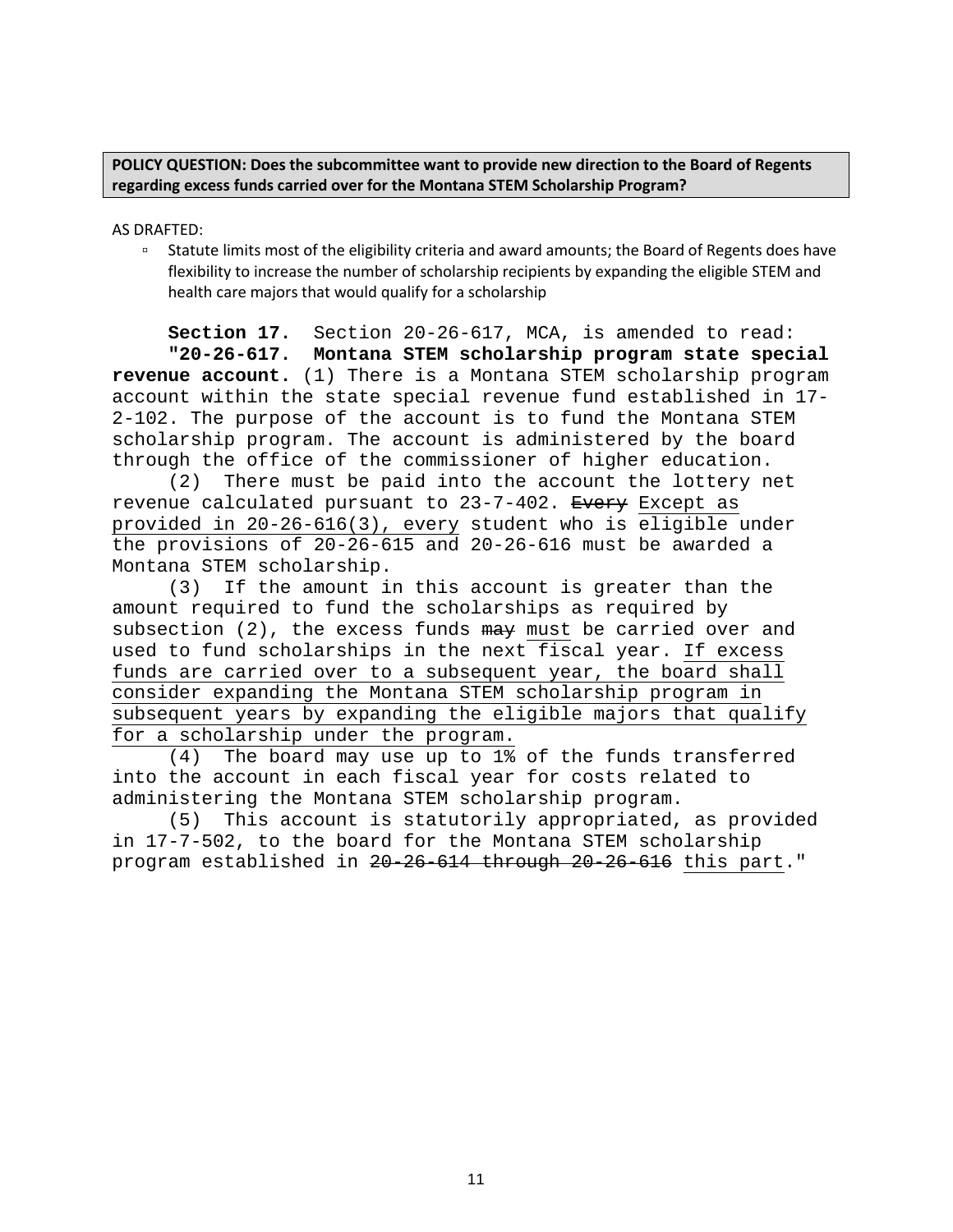### **POLICY QUESTION: Does the subcommittee want to recommend a one-time transfer of funds to cover the gap in funds required to administer the Montana STEM Scholarship Program for the 2019-2020 academic year?**

AS DRAFTED:

- The \$750,000 is a placeholder amount for now this amount would be amended to reflect the actual projected amount required to fund the first cohort of the restarted STEM Scholarship Program
- This amount would fund scholarships for the 2019-2020 academic year
- The new language in the bill would take effect on July 1, 2019, so lottery net revenues would begin to be transferred into the STEM Scholarship special revenue account in Quarters 1 and 2 of Fiscal Year 2020; these revenues would then be used to fund scholarships for the 2020-2021 academic year

NEW SECTION. **Section 21. Transfer of funds.** On September 1, 2019, if the total amount of funds in the Montana STEM scholarship program state special revenue account established in 20-26-617 is less than \$750,000, then the state treasurer shall transfer from the state general fund to the Montana STEM scholarship program state special revenue account an amount equal to \$750,000 minus the balance of the state special revenue account on August 31, 2019.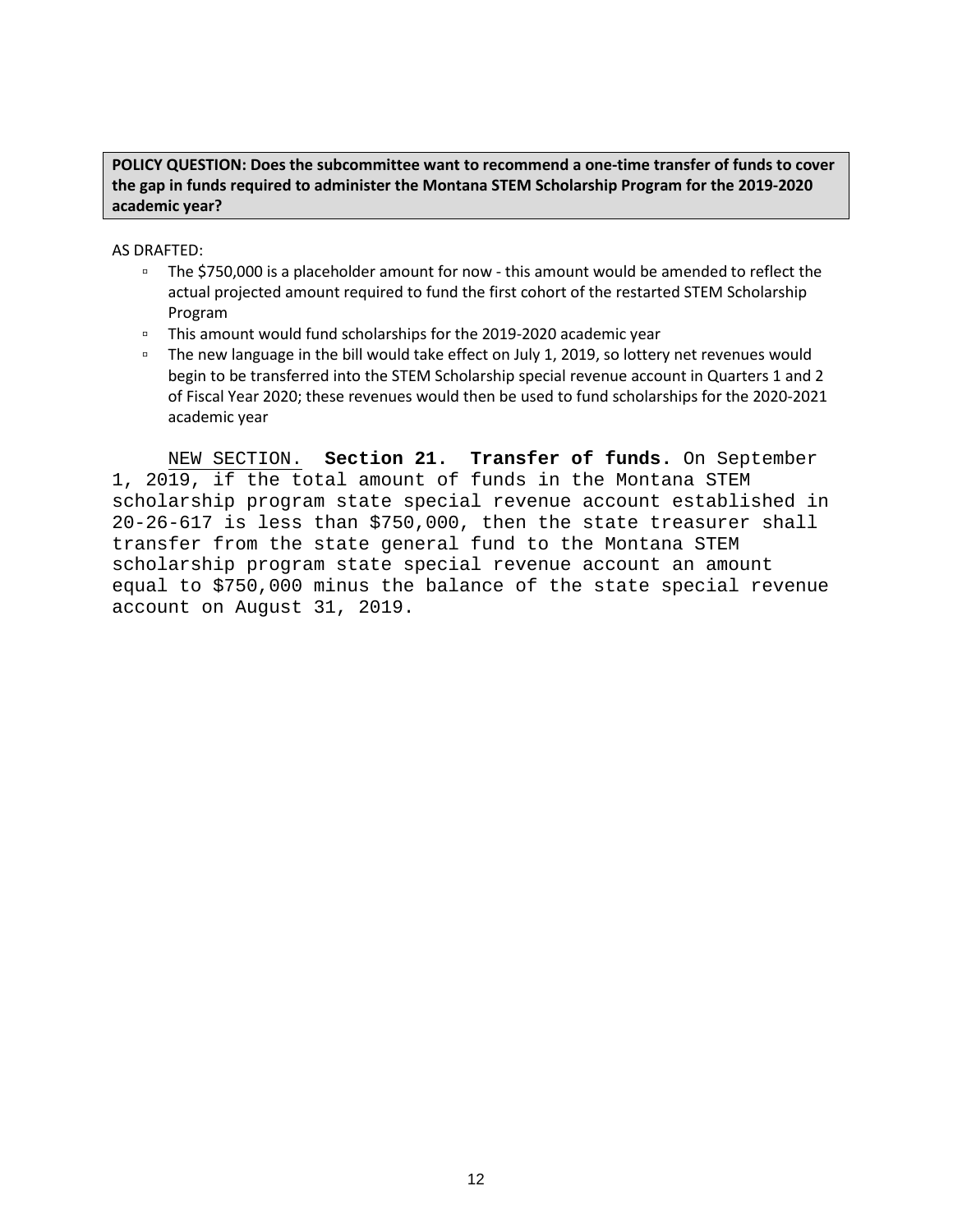**POLICY QUESTION: Does the subcommittee want to recommend repealing the Governor's Postsecondary Scholarship Program?**

AS DRAFTED:

▫ Repealing the Governor's Postsecondary Scholarship Program would also repeal the Governor's Postsecondary Scholarship Advisory Council

NEW SECTION. **Section 19. {standard} Repealer.** The following sections of the Montana Code Annotated are repealed:<br>2-15-1524. Governor's postsecondary scholarship advisory Governor's postsecondary scholarship advisory council -- terms.<br>20-26-601. Short title. 20-26-601. Short title. Governor's postsecondary scholarship program -duties of council -- duties of board. 20-26-604. Types and amounts of scholarships -- criteria. Eligibility requirements -- renewals -- limited appeals.

**Section 13.** Section 20-26-603, MCA, is amended to read: **"20-26-603. Definitions.** As used in this part, the following definitions apply:

(1) "Accredited" means a school that is accredited by the board of public education pursuant to 20-7-102.

(2) "Board" means the board of regents of higher education created by Article X, section 9(2), of the Montana constitution.

(3) "Council" means the governor's postsecondary scholarship advisory council created in 2-15-1524.

 $(4)(3)$  "Montana high school" means an accredited public or nonpublic high school.

(5)(4) "Montana private college" means a nonprofit private educational institution:

(a) with its main campus and primary operations located within the state; and

(b) that offers education on the level of a baccalaureate degree and is accredited for that purpose by a national or regional accrediting agency recognized by the board.

 $(6)(5)$  "Postsecondary institution" means:

(a) a unit of the Montana university system, as defined in  $20 - 25 - 201i$ 

(b) a Montana community college, defined and organized as provided in 20-15-101; or

(c) an accredited tribal community college located in the state of Montana.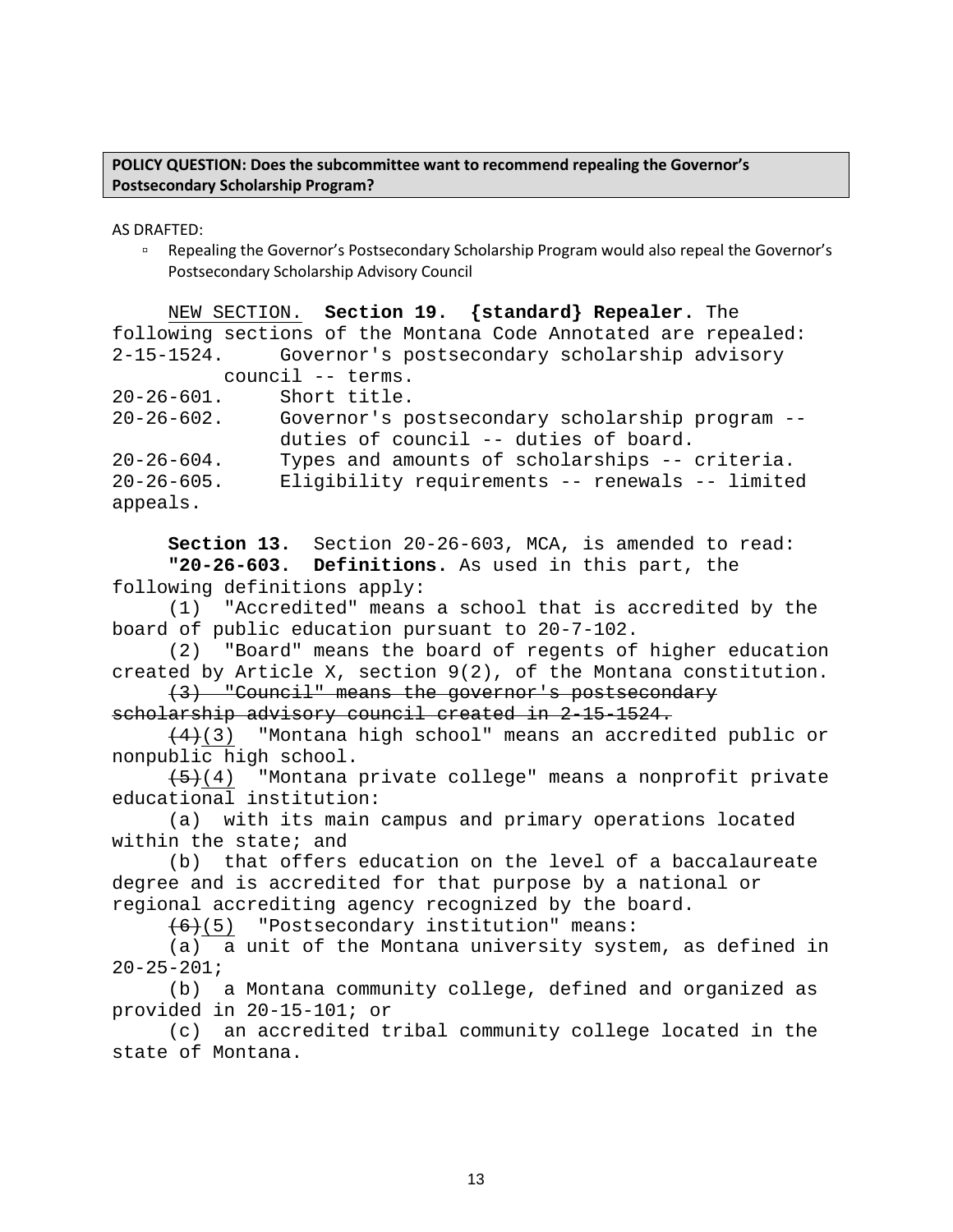$(7)(6)$  "Scholarship" means a payment toward the cost of attendance at a qualifying postsecondary institution, rounded up to the nearest dollar.

 $(8)(7)$  "STEM or health care major" means a major that is related to science, technology, engineering, mathematics, or health care. Specific qualifying majors are identified in board policy.

 $(9)(8)$  "Title IV" refers to Title IV of the Higher Education Act of 1965, as amended."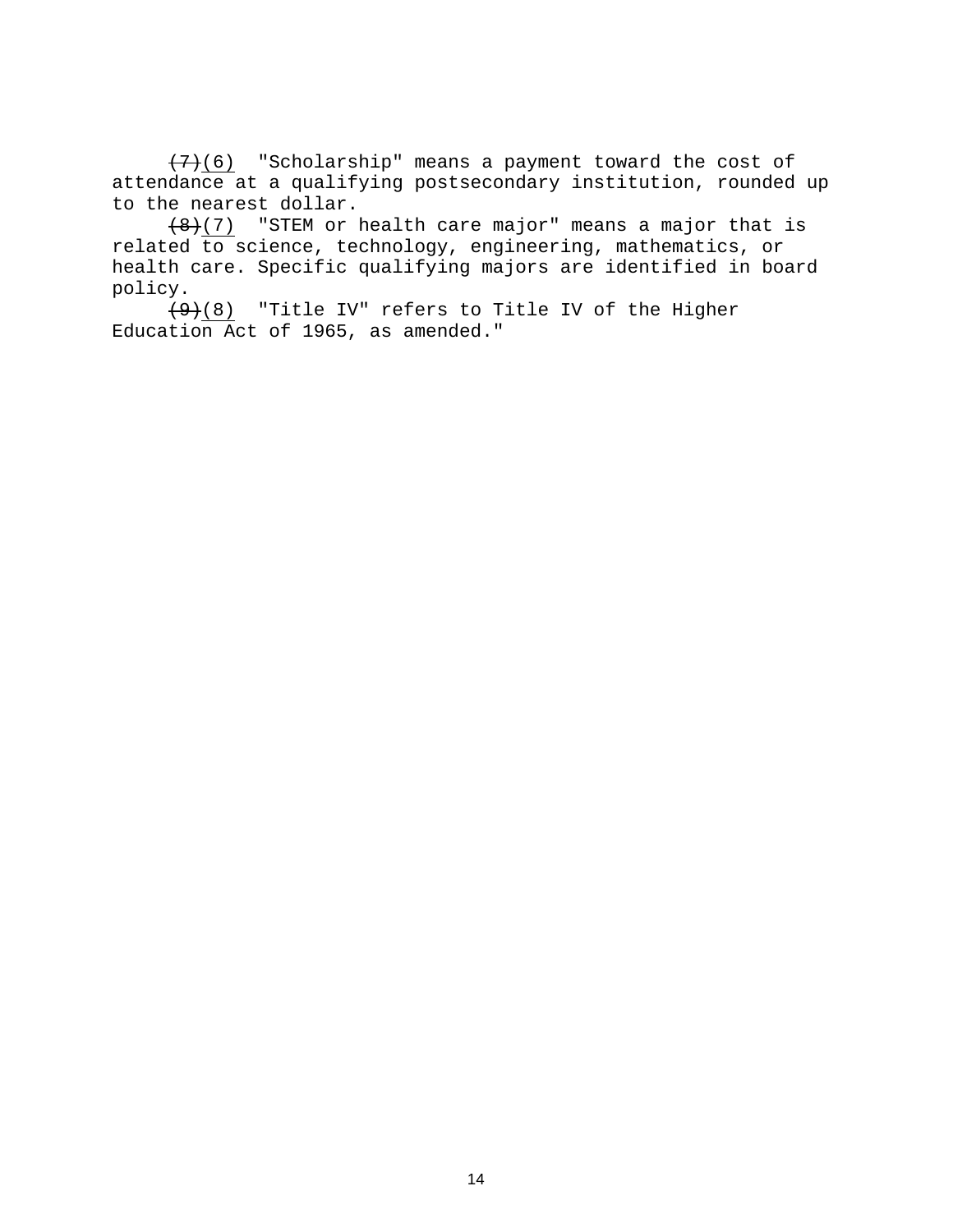# **POLICY QUESTION: Does the subcommittee want to recommend repealing the Montana Promise Grant Program?**

NEW SECTION. **Section 20. {standard} Repealer.** The following sections of the Montana Code Annotated are repealed: Short title.<br>Purpose. 20-26-622.<br>20-26-623. Montana promise grant program -- student eligibility -- administration.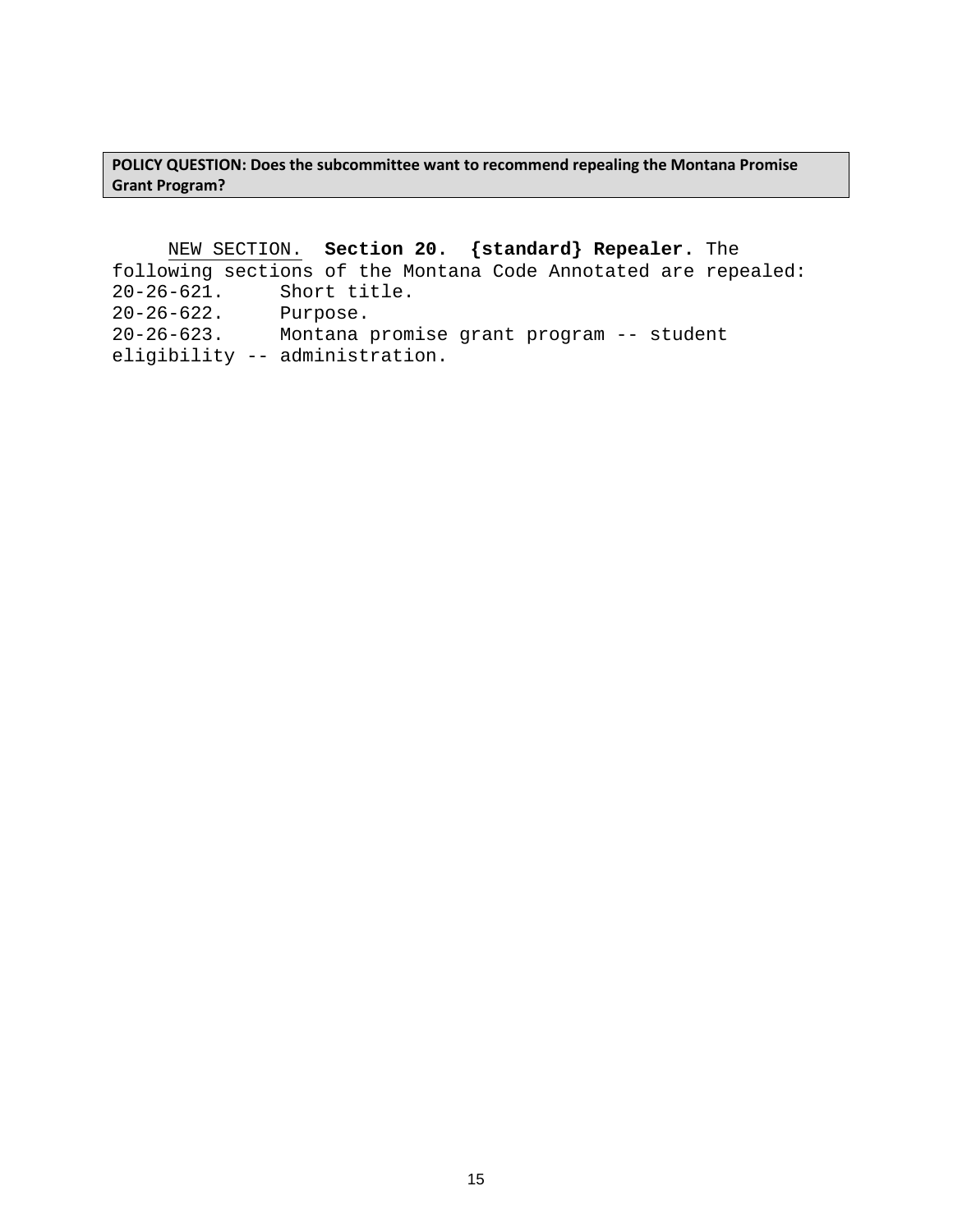**POLICY QUESTION: Does the subcommittee want to recommend that administration of the Quality Educator Loan Assistance Program be moved from the Board of Regents to the Superintendent of Public Instruction?**

**Section 2.** Section 20-4-501 , MCA, is amended to read: **"20-4-501. Quality educator loan assistance program - purpose.** (1) There is a quality educator loan assistance program administered by the board of regents through the office of the commissioner of higher education superintendent of public instruction. The program must provide for the direct repayment of educational loans of eligible quality educators in accordance with policies and procedures adopted by the board of regents superintendent of public instruction in accordance with this part.

(2) The purpose of this program is to aid quality educator recruitment and retention for those schools most impacted by critical quality educator shortages. The program must be implemented in a manner that maximizes recruitment and retention assistance to impacted schools."

NOT IN BILL DRAFT. INCLUDED FOR CONTEXT. **"20-4-**

**503. Critical quality educator shortages.** (1) The board of public education, in consultation with the office of public instruction, shall identify:

(a) specific schools that are impacted by critical quality educator shortages; and

(b) within the schools identified in subsection  $(1)(a)$ , the specific quality educator licensure or endorsement areas that are impacted by critical quality educator shortages.<br>(2) In identifying impacted schools under subsectio

In identifying impacted schools under subsection  $(1)(a)$ , the board of public education, in consultation with the office of public instruction, shall consider including the following:

(a) special education cooperatives;

(b) the Montana school for the deaf and blind, as described in 20-8-101;

(c) the Montana youth challenge program, as established in  $10 - 1 - 1401$ ;

(d) state youth correctional facilities, as defined in 41- 5-103;

(e) public schools that are located on an American Indian reservation; and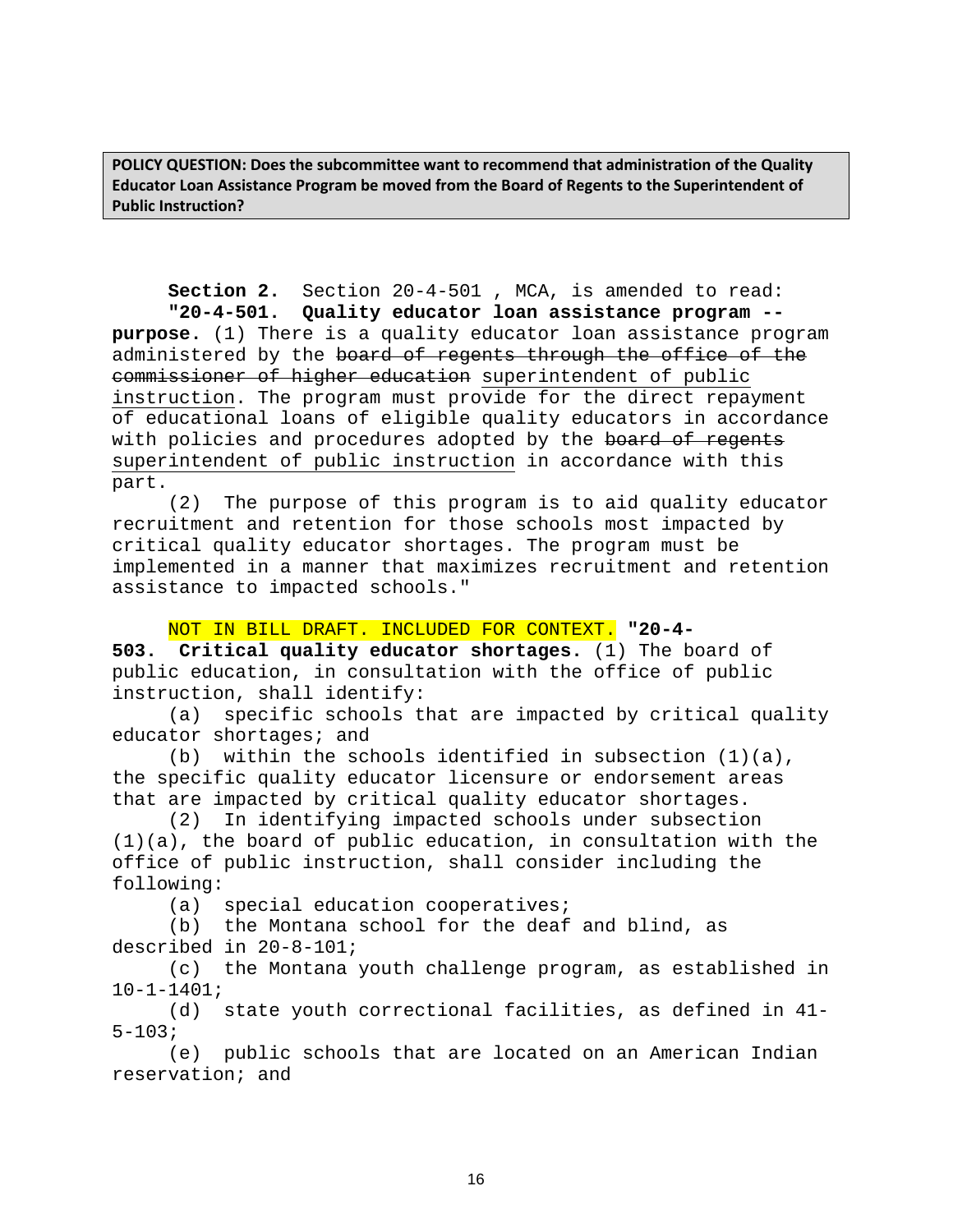(f) public schools that, driving at a reasonable speed for the road surface, are located:<br>(i) more than 45 minutes

more than 45 minutes from a city with a population greater than 10,000 based on the most recent federal decennial census; or

(ii) more than 30 minutes from a city with a population greater than 4,300 based on the most recent federal decennial census.

(3) The board of public education shall publish by December 1 an annual report listing the schools and the licensure or endorsement areas identified as impacted by critical quality educator shortages, explaining the reasons that specific schools and licensure or endorsement areas have been identified and providing information regarding any success in retention. The report must apply to the school year that begins July 1 following the publication of the report in order to assist recruitment by impacted schools. For the school year beginning July 1, 2017, eligibility for the program may be governed by the report adopted by the board of public education by December 1, 2017.

(4) A quality educator working at a school identified in subsection (1) is eligible for repayment of all or part of the quality educator's outstanding educational loans existing at the time of application in accordance with the eligibility and award criteria established under this part."

**Section 3.** Section 20-4-505 **"20-4-505. Loan repayment assistance documentation.** (1) A quality educator shall submit an application for loan repayment assistance to the board of regents office of public instruction in accordance with policies and procedures adopted by the board of regents superintendent of public instruction. The application must include official verification or proof of the applicant's total unpaid accumulated educational loan debt and other documentation required by the board of regents superintendent of public instruction that is necessary for verification of the applicant's eligibility.

(2) The board of regents superintendent of public instruction may require a quality educator who is eligible for loan repayment assistance to provide documentation that the quality educator has exhausted repayment assistance from other federal, state, or local loan forgiveness, discharge, or repayment incentive programs.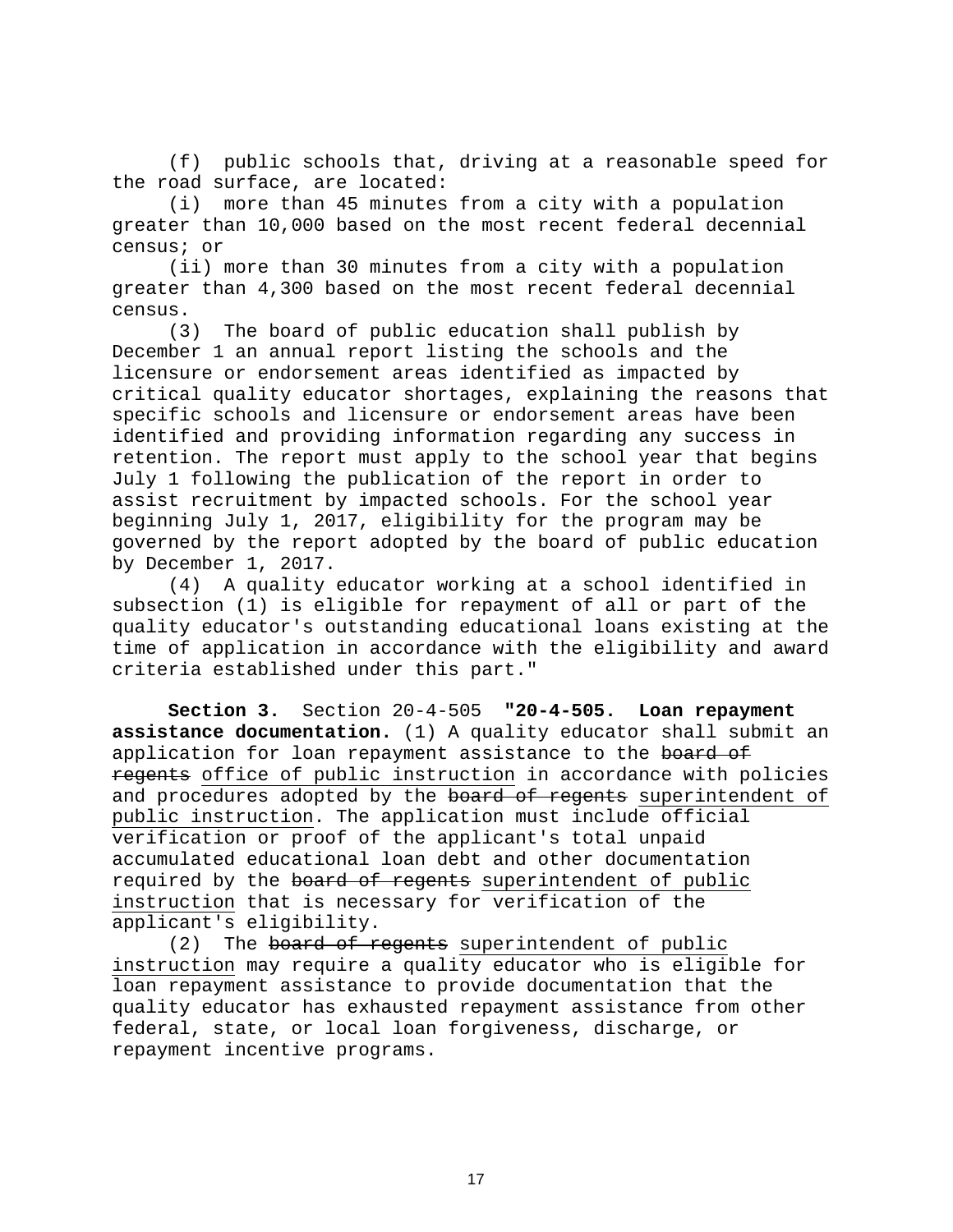(3) A quality educator is eligible for loan repayment assistance for no more than 3 years, with the maximum annual loan repayment assistance not to exceed:

(a) \$3,000 after the first complete year of teaching in an impacted school;

(b) \$4,000 after the second complete year of teaching in the same impacted school or another impacted school within the same school district; and

(c) \$5,000 after the third complete year of teaching in the same impacted school or another impacted school within the same school district.<br>(4) The board o

The board of regents office of public instruction may remit payment of the loan on behalf of the quality educator in accordance with the requirements of this part and policies and procedures adopted by the board of regents superintendent of public instruction."

**Section 4.** Section 20-4-506, MCA, is amended to read: **"20-4-506. Funding -- priorities.** (1) If the funding for this part in any year is less than the total amount for which Montana quality educators qualify, the board of regents superintendent of public instruction shall provide preference in the award of loan repayment assistance to quality educators working in the specific licensure or endorsement areas that are most impacted by quality educator shortages identified as provided in 20-4-503.

(2) If the funding for this part in any year is greater than the total amount for which Montana quality educators qualify, the board of public education shall consider expanding the number of impacted schools included in subsequent reports pursuant to 20-4-503.

(3) This part may not be construed to require the provision of loan repayment assistance without an express appropriation for that purpose."

18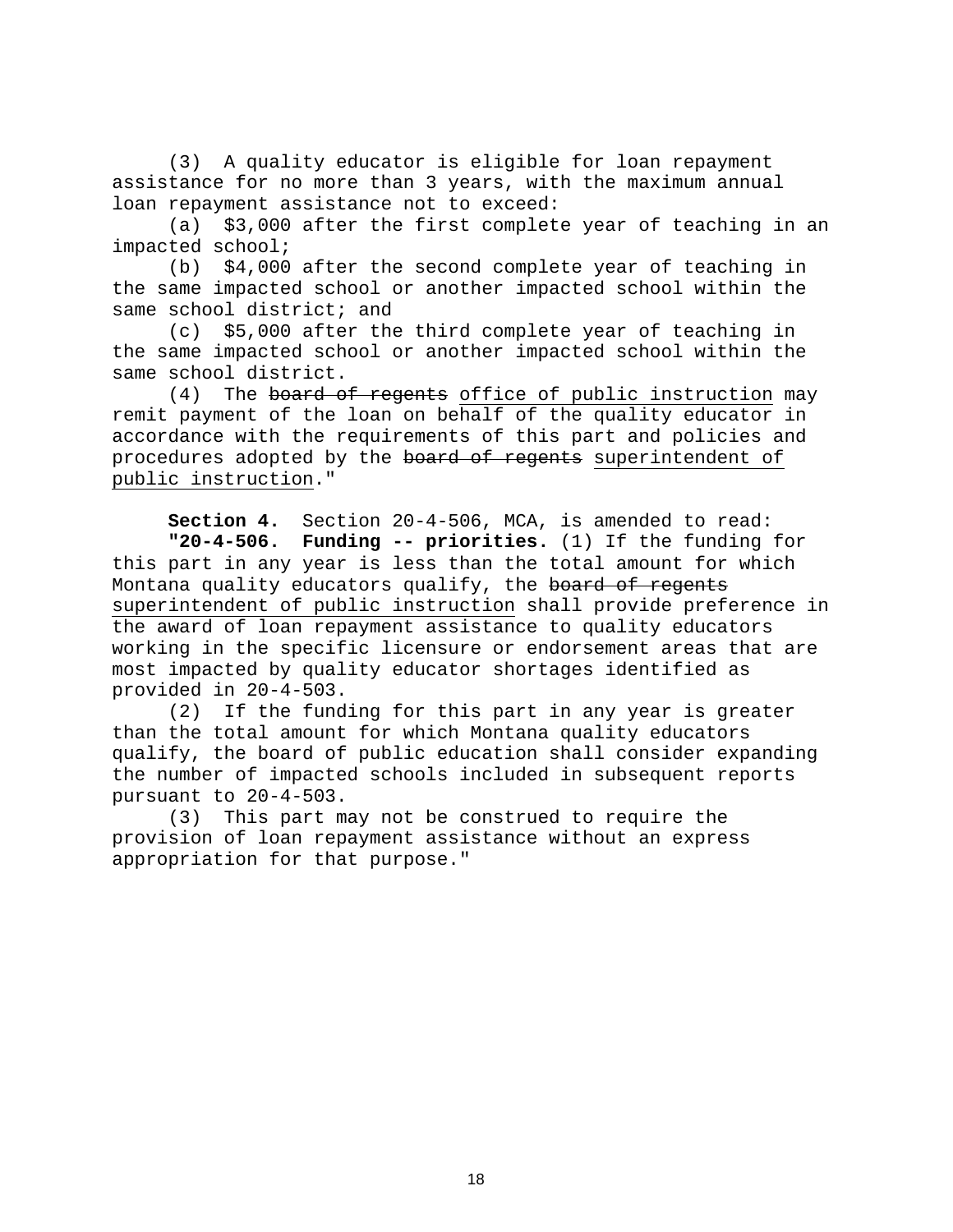As of: July 27, 2018 (3:18pm)

LCFAID

\*\*\*\* Bill No. \*\*\*\* Introduced By \*\*\*\*\*\*\*\*\*\*\*\*\* By Request of the \*\*\*\*\*\*\*\*\*

A Bill for an Act entitled: "An Act generally revising undergraduate financial aid laws; revising the Montana resident student financial aid program; revising the Montana STEM scholarship program; extending eligibility for the Montana STEM scholarship program to 4 years; revising the quality educator loan assistance program; requiring the superintendent of public instruction to administer the quality educator loan assistance program; amending sections 20-1-225, 20-4-501, 20-4-505, 20-4- 506, 20-26-101, 20-26-102, 20-26-103, 20-26-104, 20-26-201, 20- 26-202, 20-26-203, 20-26-603, 20-26-606, 20-26-614, 20-26-616, 20-26-617, and 23-7-402, MCA; repealing sections 2-15-1524, 20- 26-601, 20-26-602, 20-26-604, and 20-26-605, MCA; repealing sections 20-26-621, 20-26-622, and 20-26-623, MCA; and providing an effective date."

Be it enacted by the Legislature of the State of Montana:

**Section 1.** Section 20-1-225, MCA, is amended to read:

**"20-1-225. Compliance with Military Selective Service Act for postsecondary financial assistance -- rulemaking - definitions.** (1) A postsecondary educational institution may not provide student financial assistance to or enroll as a student an individual who is receiving or will receive student financial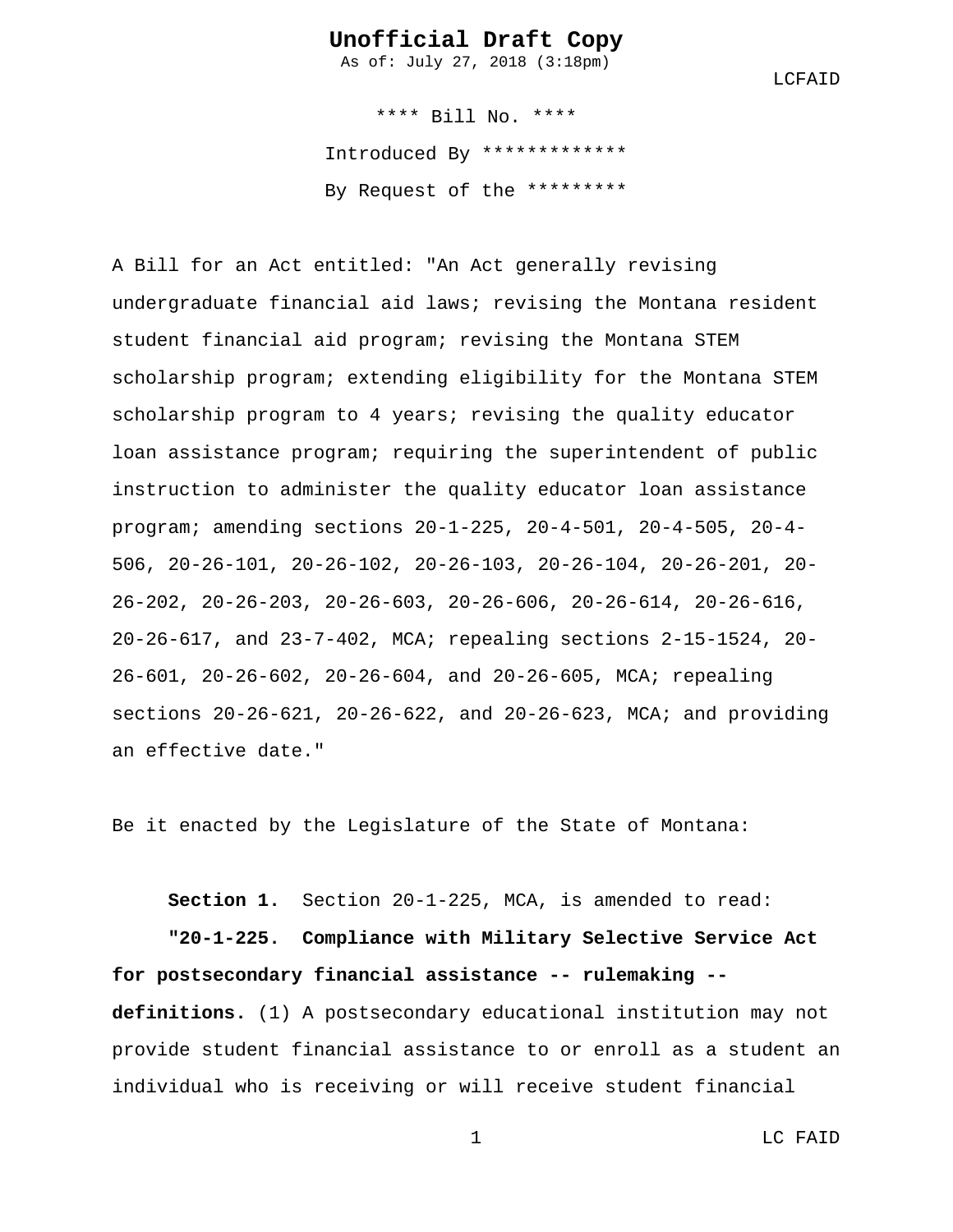As of: July 27, 2018 (3:18pm)

LCFAID

assistance unless the individual has complied with the registration requirements of the federal Military Selective Service Act, 50 App. U.S.C. 451, et seq. However, this prohibition does not apply to an individual who:

(a) by a preponderance of the evidence shows that the failure to register was not done knowingly or willfully; or

(b) is exempt from registration under the provisions of the Military Selective Service Act.

(2) The board of regents shall adopt rules to implement this section.

(3) The following definitions apply to this section:

(a) "Postsecondary educational institution" means:

(i) the Montana university system; or

(ii) any other postsecondary school:

(A) accepting as a student an individual receiving student financial assistance; or

(B) accepting state funds.

(b) "Student financial assistance":

(i) means a grant, loan, or insurance on a loan, all or a part of which is provided by the state; and

(ii) includes money given or to be given pursuant to:

(A) the reimbursement for services provided to resident nonbeneficiary students provision in 20-25-428;

(B) the work-study program provided for in Title 20, chapter 25, part 7;

(C) the Montana resident student financial assistance aid program provided for in Title 20, chapter 26, parts 1 and 2; or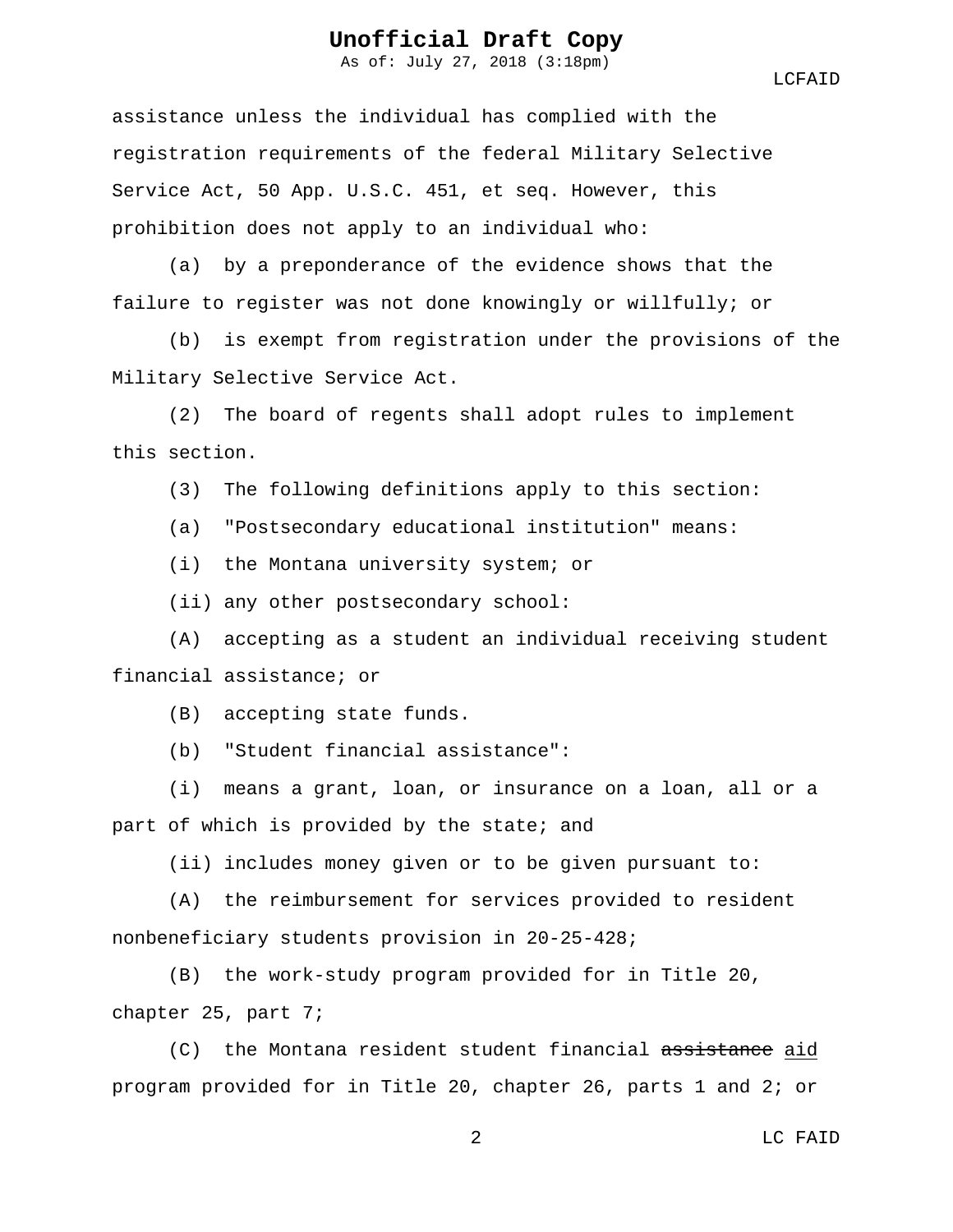As of: July 27, 2018 (3:18pm)

LCFAID

(D) the guaranteed student loan program provided for in Title 20, chapter 26, part 11."

{*Internal References to 20-1-225: None.*}

**Section 2.** Section 20-4-501, MCA, is amended to read:

**"20-4-501. Quality educator loan assistance program - purpose.** (1) There is a quality educator loan assistance program administered by the board of regents through the office of the commissioner of higher education superintendent of public instruction. The program must provide for the direct repayment of educational loans of eligible quality educators in accordance with policies and procedures adopted by the board of regents superintendent of public instruction in accordance with this part.

(2) The purpose of this program is to aid quality educator recruitment and retention for those schools most impacted by critical quality educator shortages. The program must be implemented in a manner that maximizes recruitment and retention assistance to impacted schools."

{*Internal References to 20-4-501: None.*}

**Section 3.** Section 20-4-505, MCA, is amended to read:

**"20-4-505. Loan repayment assistance documentation.** (1) A quality educator shall submit an application for loan repayment assistance to the board of regents office of public instruction in accordance with policies and procedures adopted by the board of regents superintendent of public instruction. The application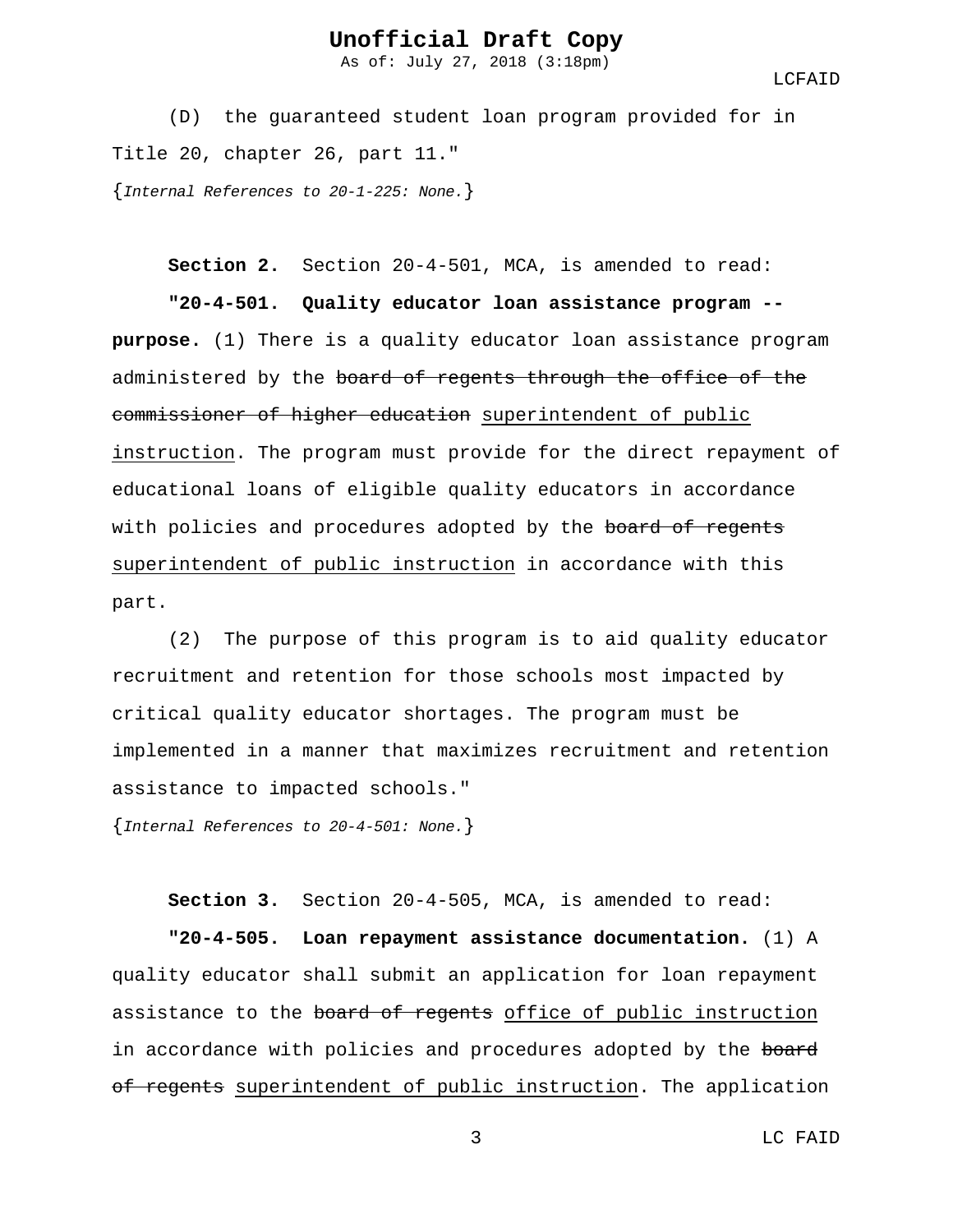As of: July 27, 2018 (3:18pm)

LCFAID

must include official verification or proof of the applicant's total unpaid accumulated educational loan debt and other documentation required by the board of regents superintendent of public instruction that is necessary for verification of the applicant's eligibility.

(2) The board of regents superintendent of public instruction may require a quality educator who is eligible for loan repayment assistance to provide documentation that the quality educator has exhausted repayment assistance from other federal, state, or local loan forgiveness, discharge, or repayment incentive programs.

(3) A quality educator is eligible for loan repayment assistance for no more than 3 years, with the maximum annual loan repayment assistance not to exceed:

(a) \$3,000 after the first complete year of teaching in an impacted school;

(b) \$4,000 after the second complete year of teaching in the same impacted school or another impacted school within the same school district; and

(c) \$5,000 after the third complete year of teaching in the same impacted school or another impacted school within the same school district.

(4) The board of regents office of public instruction may remit payment of the loan on behalf of the quality educator in accordance with the requirements of this part and policies and procedures adopted by the board of regents superintendent of public instruction."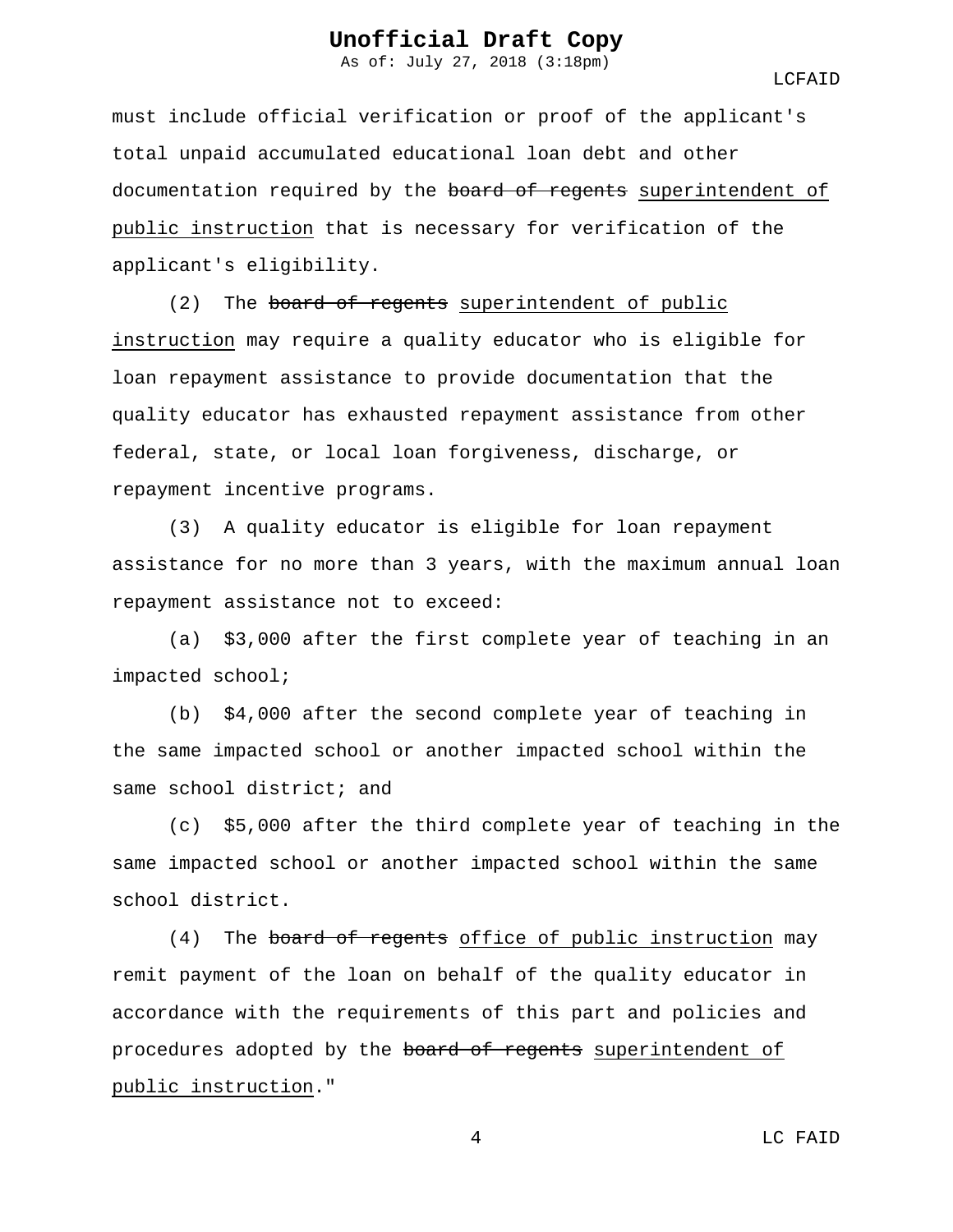As of: July 27, 2018 (3:18pm)

LCFAID

{*Internal References to 20-4-505: None.*}

**Section 4.** Section 20-4-506, MCA, is amended to read: **"20-4-506. Funding -- priorities.** (1) If the funding for this part in any year is less than the total amount for which Montana quality educators qualify, the board of regents superintendent of public instruction shall provide preference in the award of loan repayment assistance to quality educators working in the specific licensure or endorsement areas that are most impacted by quality educator shortages identified as provided in 20-4-503.

(2) If the funding for this part in any year is greater than the total amount for which Montana quality educators qualify, the board of public education shall consider expanding the number of impacted schools included in subsequent reports pursuant to 20-4-503.

(3) This part may not be construed to require the provision of loan repayment assistance without an express appropriation for that purpose."

{*Internal References to 20-4-506: None.*}

**Section 5.** Section 20-26-101, MCA, is amended to read:

**"20-26-101. Short title.** Parts 1 and 2 may be cited as "The Montana Resident Student Financial Assistance Aid Program Act"." {*Internal References to 20-26-101: None.*}

**Section 6.** Section 20-26-102, MCA, is amended to read: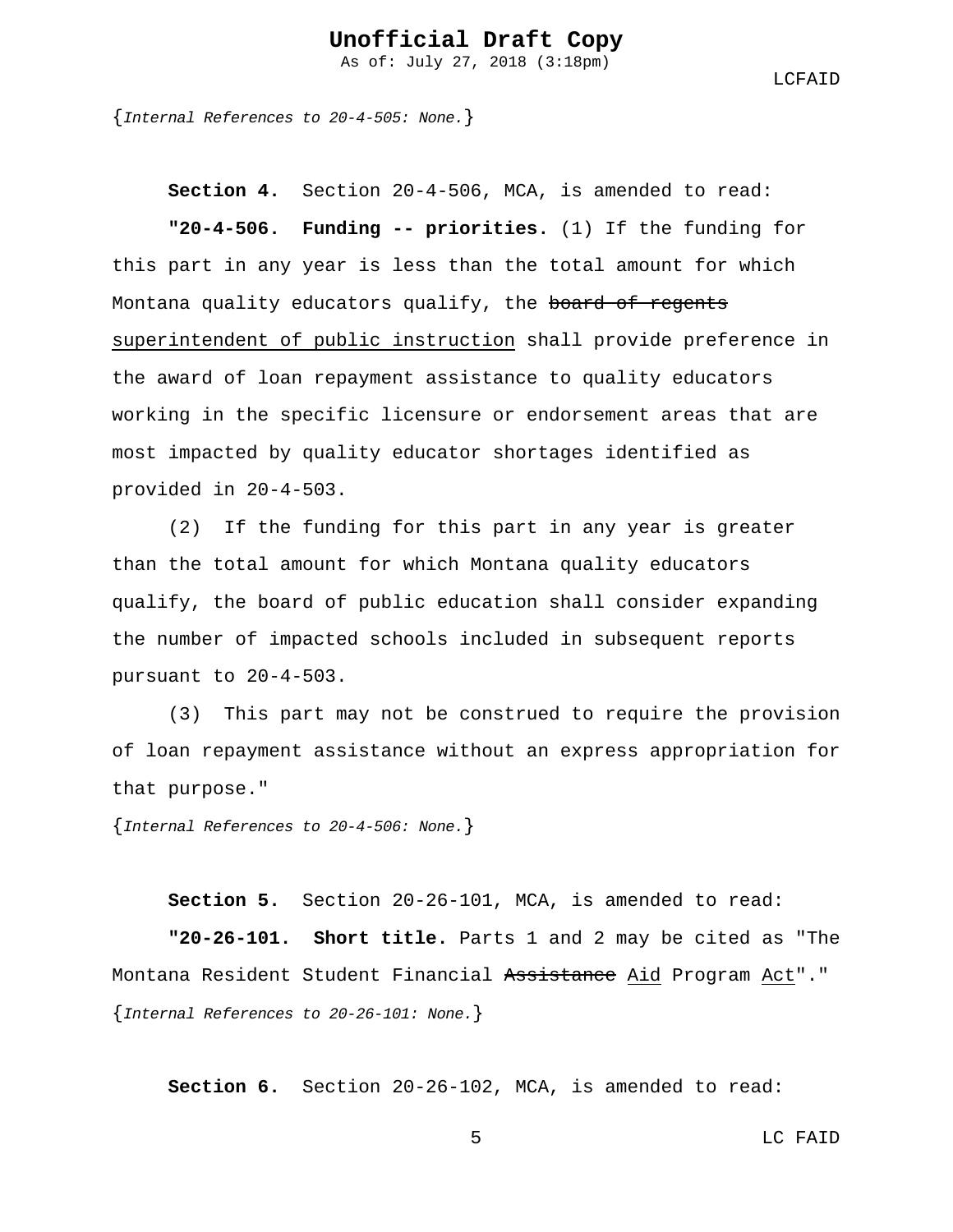As of: July 27, 2018 (3:18pm)

LCFAID

**"20-26-102. Purpose -- legislative intent.** (1) The purpose of parts 1 and 2 is to establish a program to provide financial assistance aid to resident Montana postsecondary students.

(2) In establishing the Montana resident student financial aid program, the legislature intends to collaborate with the board of regents and postsecondary institutions to create three types of aid programs:

(a) an incentive program as established in 20-26-614 through 20-26-617 and funded by the state to encourage Montana resident students to pursue postsecondary credentials in STEM and health care fields that satisfy current and anticipated workforce development needs in Montana;

(b) a merit program to recruit and retain the highestachieving Montana resident students to units of the Montana university system, funded through tuition waivers, discounts, and other financial aid pursuant to policies adopted by the board of regents; and

(c) an access-to-higher-education program to provide scholarships and other financial aid, funded by the foundations that have been established for the benefit of units of the university system, and provided to Montana resident students who demonstrate financial need.

(3) The legislature intends to maximize federal need-based aid and work-study awards by providing sufficient state funding for federal matching requirements whenever possible."

{*Internal References to 20-26-102: None.*}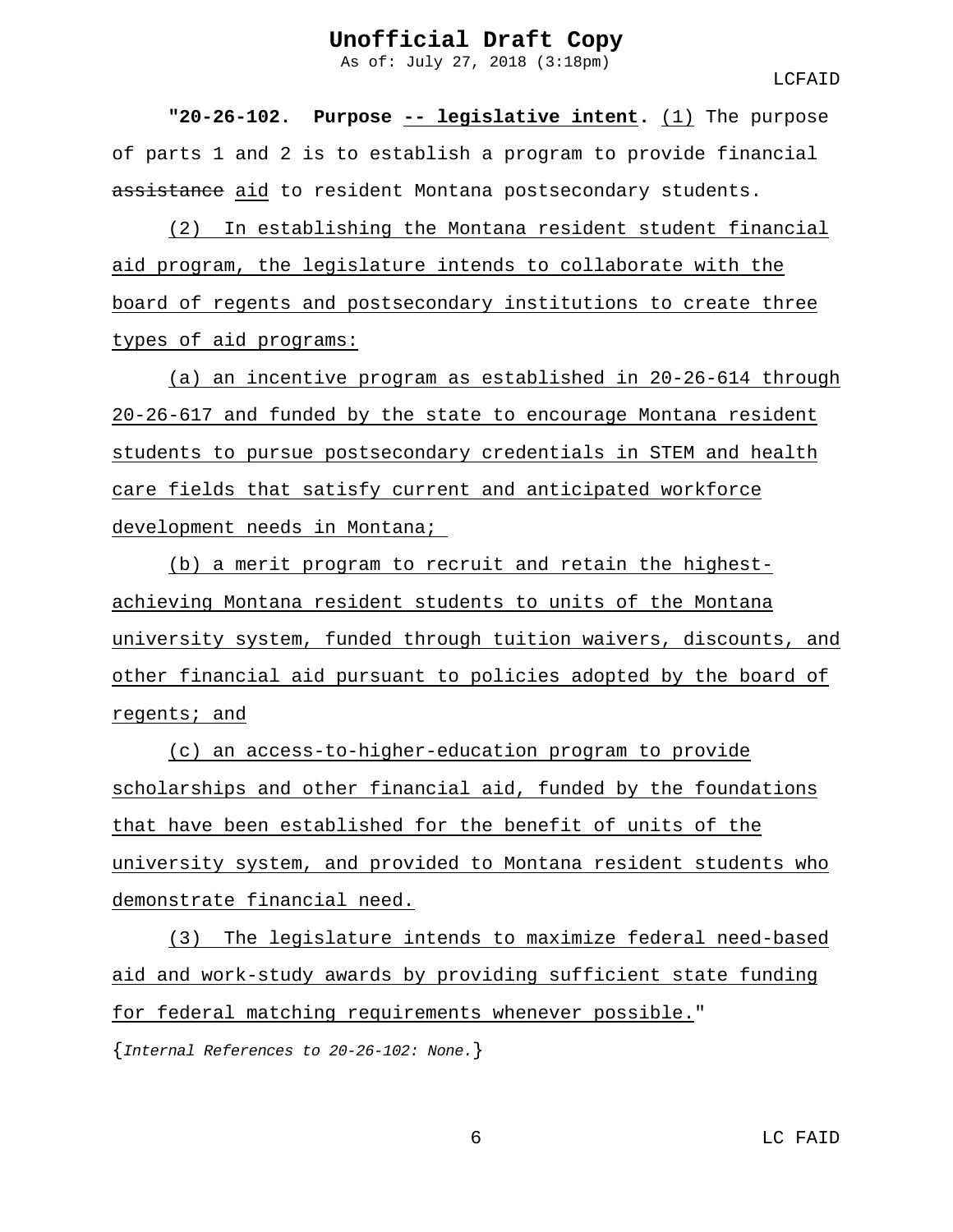As of: July 27, 2018 (3:18pm)

LCFAID

**Section 7.** Section 20-26-103, MCA, is amended to read: **"20-26-103. Definitions.** As used in parts 1 and 2, the following definitions apply:

(1) "Postsecondary institution" includes means:

(a) the units a unit of the Montana university system and any private postsecondary institution as defined in 20-25-201;

(b) a Montana community college, defined and organized as provided in 20-15-101; or

(c) an accredited tribal college located in the state of Montana.

(2) "Resident student" means a person who was a resident of Montana prior to enrolling and who is attending a qualified postsecondary institution within Montana."

{*Internal References to 20-26-103: None.*}

**Section 8.** Section 20-26-104, MCA, is amended to read: **"20-26-104. Resident Montana resident student financial assistance aid program created.** There is a Montana resident student financial assistance aid program administered by the commissioner of higher education."

{*Internal References to 20-26-104: None.*}

NEW SECTION. **Section 9. Montana resident student financial aid program -- reporting requirements.** The commissioner of higher education shall submit a biennial report by June 1 of evennumbered years to the education interim committee provided for in 5-5-224 regarding the Montana resident student financial aid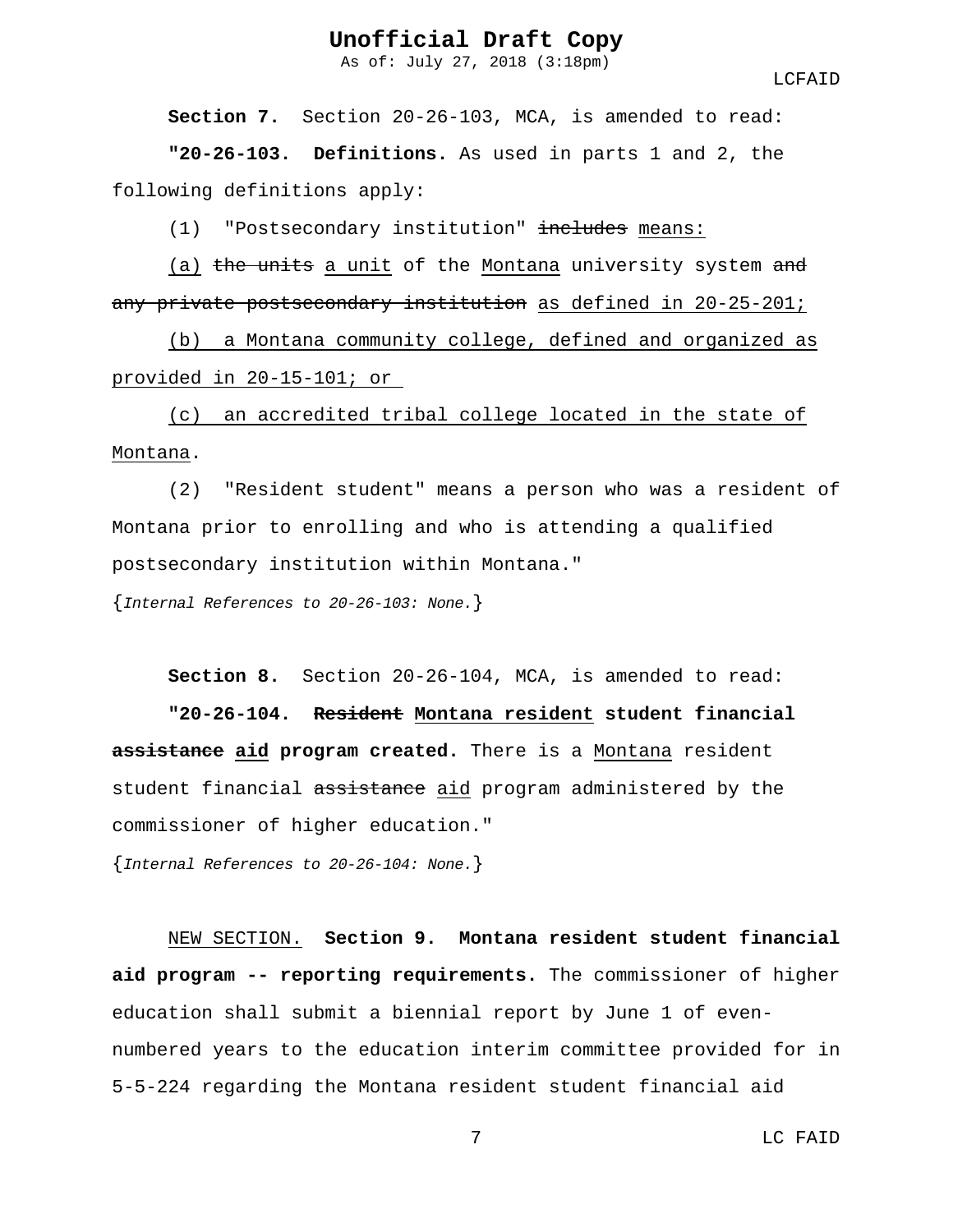As of: July 27, 2018 (3:18pm)

LCFAID

program. The report must cover the preceding biennium and must include the progress and results achieved by:

(a) the incentive-based financial aid program pursuant to 20-26-102(2)(a), including but not limited to the number of Montana STEM scholarships awarded, the amount of scholarship funds awarded, the workforce development needs targeted by the Montana STEM scholarship program, the number and type of postsecondary credentials earned by Montana STEM scholarship recipients, and any measurable impacts on the Montana workforce;

(b) the merit-based financial aid program pursuant to 20-26- 102(2)(b), including but not limited to the recruitment and retention of the highest-achieving Montana resident students, the number of merit-based financial aid recipients, the amount and type of merit-based financial aid awarded, the number and type of postsecondary credentials awarded to merit-based financial aid recipients, and any measurable impacts on the Montana workforce;

(c) the access-based financial aid program pursuant to 20- 26-102(2)(c), including but not limited to the number of accessbased financial aid recipients, the amount and type of accessbased financial aid awarded, the effect of access-based financial aid on the retention and credential completion by recipients of access-based financial aid, and any measurable impacts on the Montana workforce; and

(d) the federal need-based and work-study financial aid programs referenced in 20-26-102(3), including but not limited to the number of students receiving federal need-based and workstudy awards, the hours worked by work-study award recipients and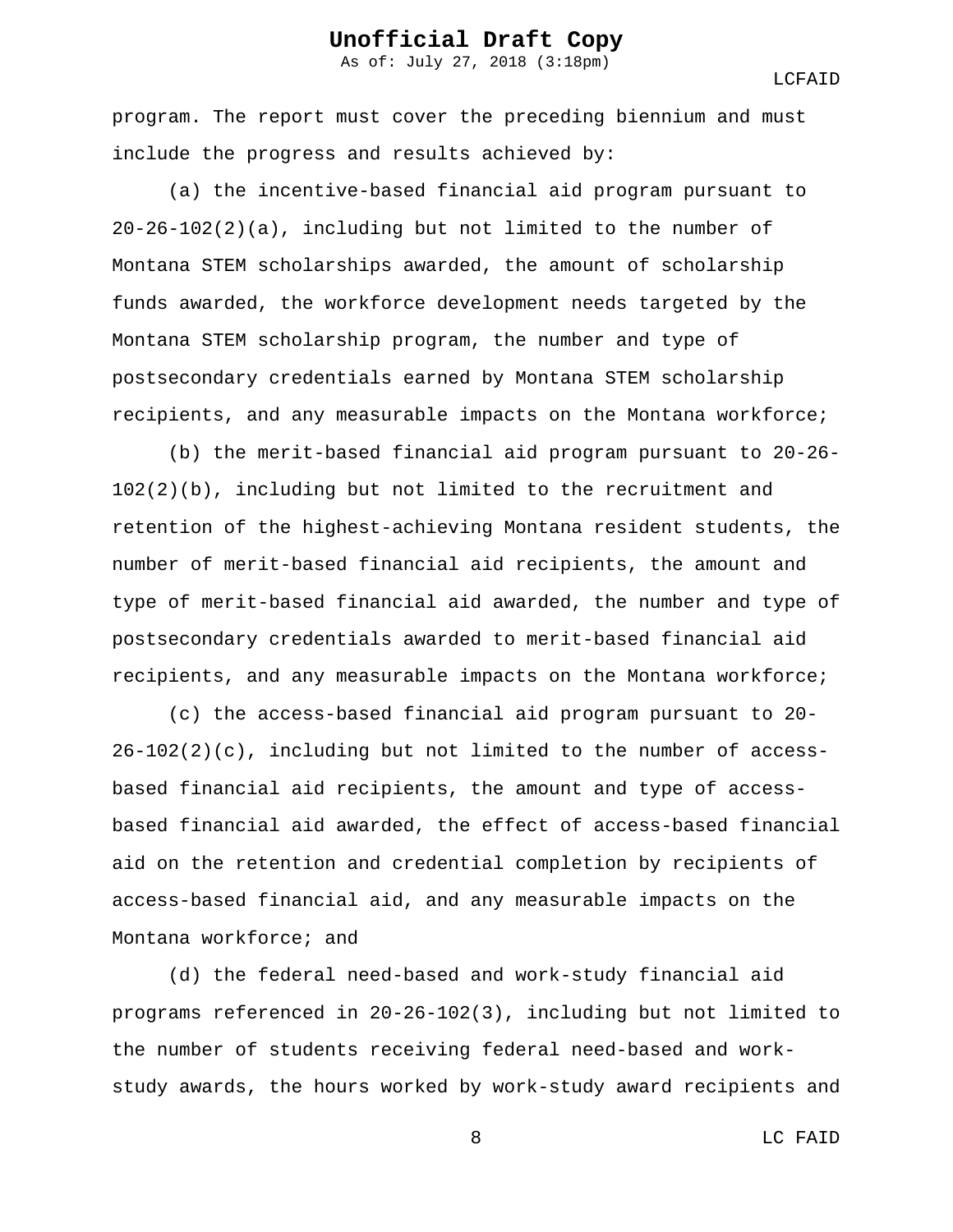As of: July 27, 2018 (3:18pm)

LCFAID

the value of those hours, the types of positions filled by workstudy award recipients, the types of employers participating in the work-study programs, the number and type of postsecondary credentials awarded to federal need-based and work-study financial aid recipients, and any measurable impacts on the Montana workforce.

**Section 10.** Section 20-26-201, MCA, is amended to read:

**"20-26-201. Duties of commissioner of higher education relative to program.** The commissioner of higher education shall:

(1) adopt rules to administer the resident student financial assistance aid program, including the establishment of criteria for student eligibility which shall that must consider financial need;

(2) determine the amount of individual grants financial aid awards;

(3) establish procedures for fiscal control, fund accounting, and necessary reports, including the reports required under [section 9]; and

(4) apply for, receive, and administer federal and private money."

{*Internal References to 20-26-201: None.*}

**Section 11.** Section 20-26-202, MCA, is amended to read:

**"20-26-202. Administrative costs.** Administration costs not provided by the federal grant that are attributable to parts 1 and 2 shall must be negotiated and charged to the individual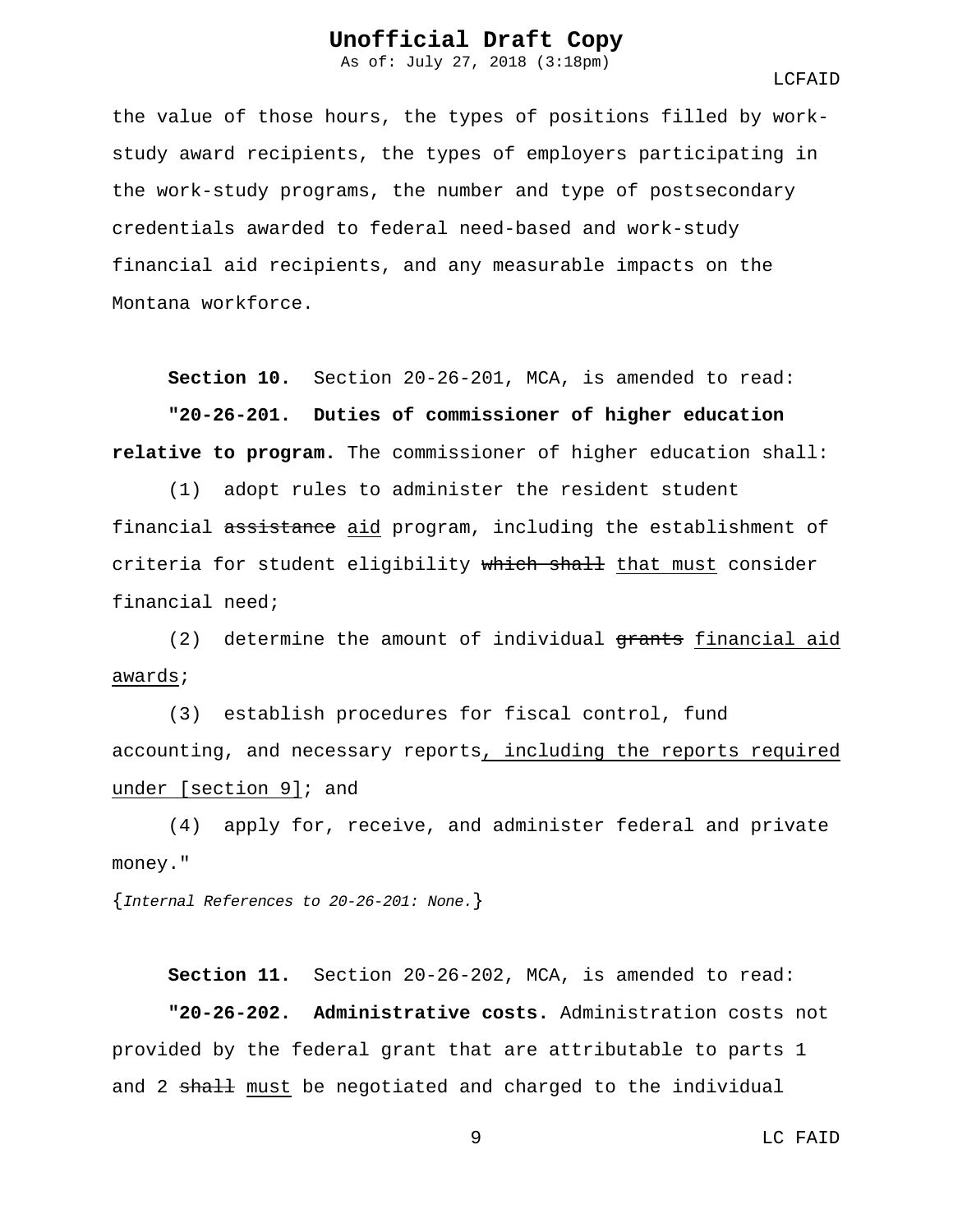As of: July 27, 2018 (3:18pm)

LCFAID

participants."

{*Internal References to 20-26-202: None.*}

**Section 12.** Section 20-26-203, MCA, is amended to read:

**"20-26-203. Deposit of moneys funds.** Funds received by the commissioner of higher education for the resident student financial assistance aid program, including funds for the administration of parts 1 and 2, shall must be deposited in the state treasury."

{*Internal References to 20-26-203: None.*}

**Section 13.** Section 20-26-603, MCA, is amended to read:

**"20-26-603. Definitions.** As used in this part, the following definitions apply:

(1) "Accredited" means a school that is accredited by the board of public education pursuant to 20-7-102.

(2) "Board" means the board of regents of higher education created by Article X, section 9(2), of the Montana constitution.

(3) "Council" means the governor's postsecondary scholarship advisory council created in 2-15-1524.

 $\frac{+4}{3}$  "Montana high school" means an accredited public or nonpublic high school.

 $(5)(4)$  "Montana private college" means a nonprofit private educational institution:

(a) with its main campus and primary operations located within the state; and

(b) that offers education on the level of a baccalaureate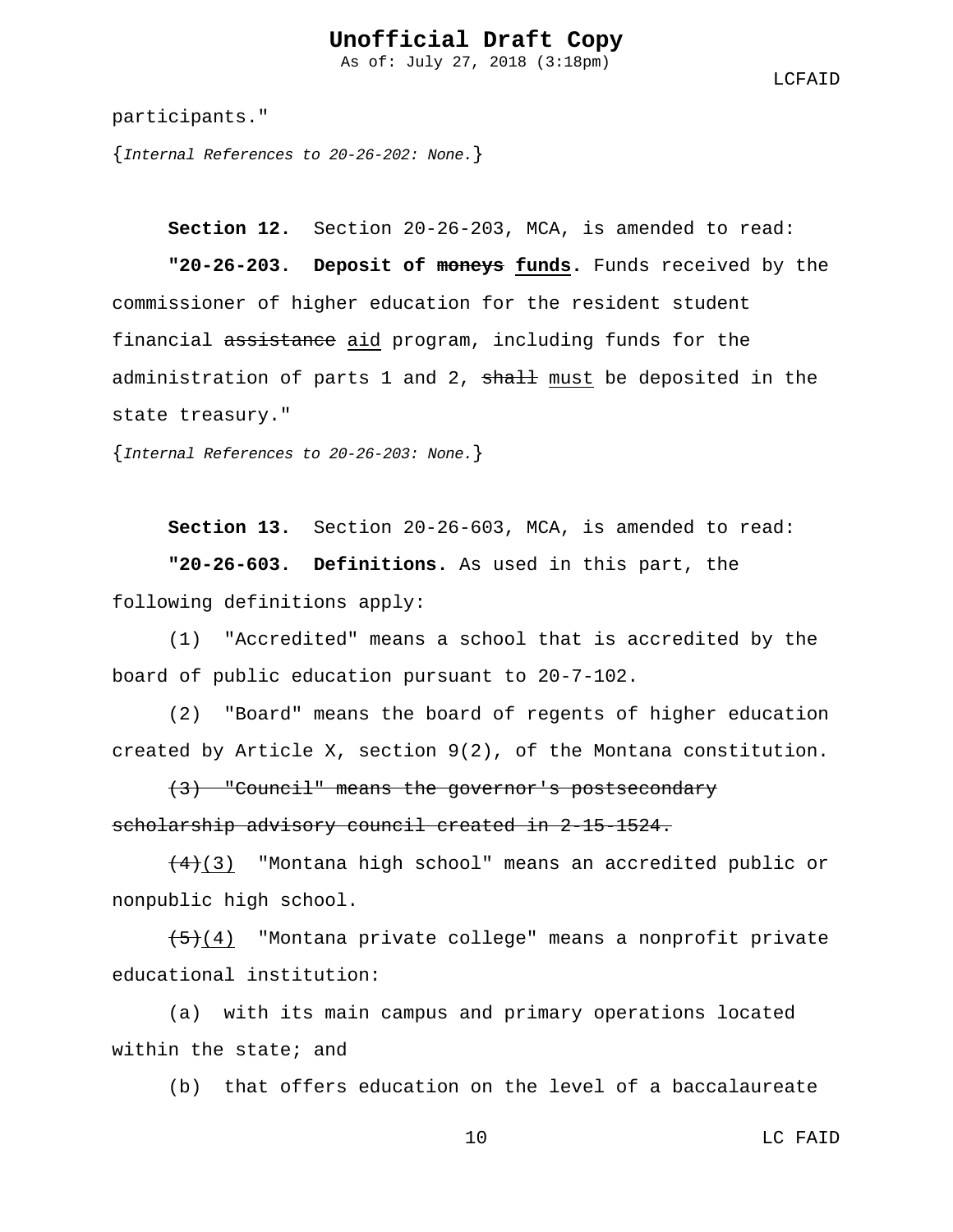As of: July 27, 2018 (3:18pm)

LCFAID

degree and is accredited for that purpose by a national or regional accrediting agency recognized by the board.

 $(6)(5)$  "Postsecondary institution" means:

(a) a unit of the Montana university system, as defined in  $20 - 25 - 201i$ 

(b) a Montana community college, defined and organized as provided in 20-15-101; or

(c) an accredited tribal community college located in the state of Montana.

 $(7)$ (6) "Scholarship" means a payment toward the cost of attendance at a qualifying postsecondary institution, rounded up to the nearest dollar.

 $(8)(7)$  "STEM or health care major" means a major that is related to science, technology, engineering, mathematics, or health care. Specific qualifying majors are identified in board policy.

 $(9)(8)$  "Title IV" refers to Title IV of the Higher Education Act of 1965, as amended."

```
{Internal References to 20-26-603:
x 20-25-517 r 20-26-601 * r 20-26-602 * r 20-26-602 * x 61-5-118}
```
**Section 14.** Section 20-26-606, MCA, is amended to read:

**"20-26-606. Public and private sources of funding - restrictions on use -- accounting.** (1) The board may accept donations from public or private sources for the Montana STEM scholarship program and shall distribute those funds in accordance with this part.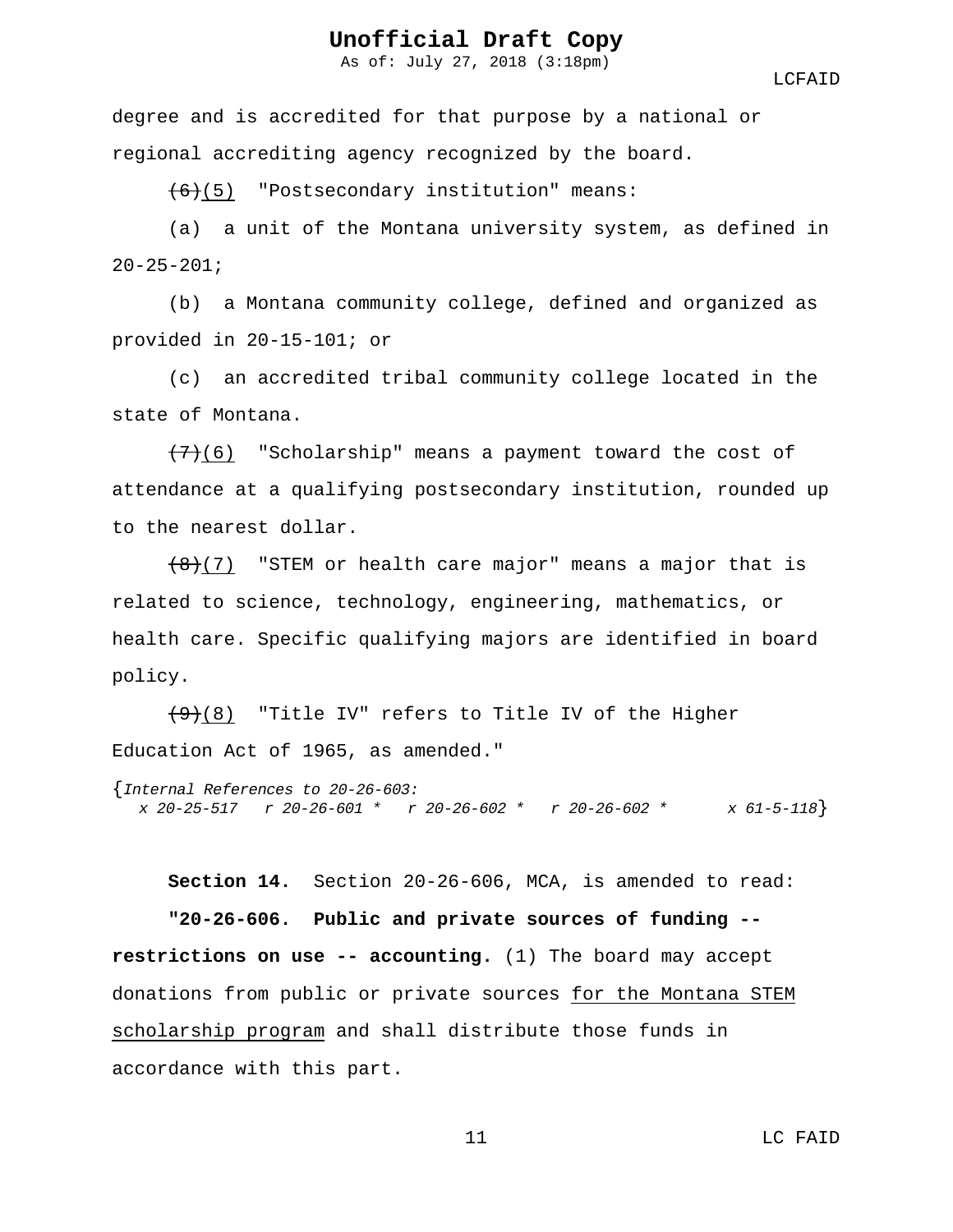As of: July 27, 2018 (3:18pm)

(2) Except when a donor of private funds designates that scholarship funds must be given to students attending a private college, scholarship Scholarship awards are determined solely by the board or an entity designated by the board pursuant to board policy adopted under  $20-26-602$  and  $20-26-614$ .

(3) Funds from public sources may not be used to pay for scholarships for students enrolled in Montana private colleges.

 $(4)$  Funds from private sources must be deposited into  $\frac{1}{2}$ the Montana STEM scholarship program account in the state special revenue fund established in  $17-2-102$  20-26-617 to pay for scholarships for students enrolled in postsecondary institutions or, when designated by the donor, in Montana private colleges.

(5) Each postsecondary institution or Montana private college that receives scholarship payments shall prepare and submit to the board, in accordance with procedures and policies established by the board, a report of the postsecondary institution's <del>or Montana private college's a</del>dministration of the scholarships and a complete accounting of scholarship funds.

(6) Funds from a scholarship may not be used to pay for remedial or college-preparatory course work.

(7) Except for funds donated from private sources, the obligation for funding the governor's postsecondary Montana STEM scholarship program is an obligation of the state. This section may not be construed to require the board to provide scholarships to an eligible student without an appropriation to the board for the purposes of the governor's postsecondary Montana stem scholarship program. Funds from private sources may not be used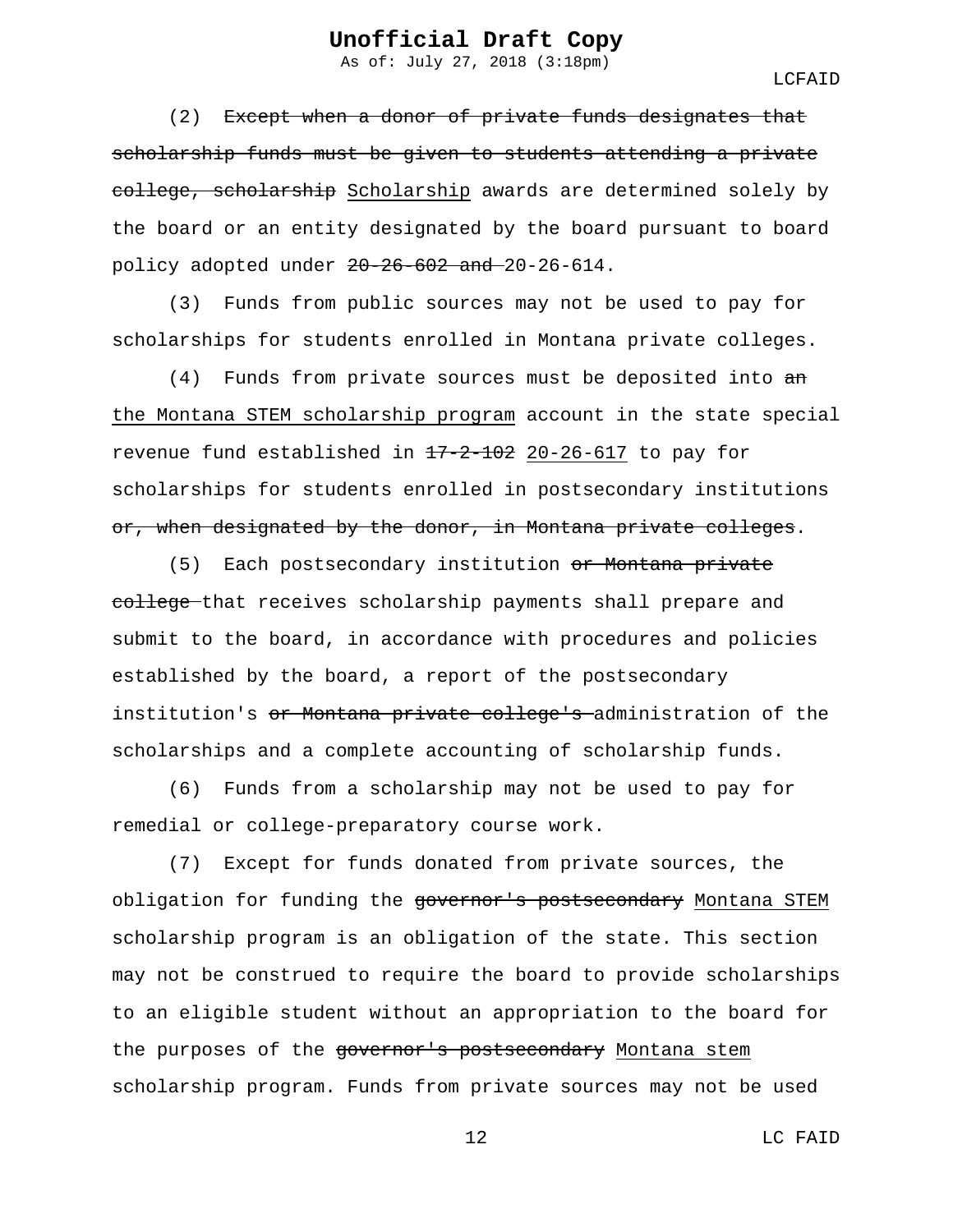As of: July 27, 2018 (3:18pm)

LCFAID

as an offset to general fund appropriations."

{*Internal References to 20-26-606: r 20-26-605*}

**Section 15.** Section 20-26-614, MCA, is amended to read: **"20-26-614. Montana STEM scholarship program.** (1) There is a Montana STEM scholarship program. The program is administered by the board through the office of the commissioner of higher education.

(2) The purpose of the Montana STEM scholarship program is to provide an incentive for Montana high school students to prepare for, enter into, and complete degrees in postsecondary fields related to science, technology, engineering, mathematics, and health care, with the goal goals of increasing the number of STEM degree recipients participating in Montana's workforce and satisfying current and anticipated workforce development needs in Montana.

(3) The board shall adopt policies and procedures for the administration of the Montana STEM scholarship program consistent with 20-26-614 through 20-26-617 this part."

{*Internal References to 20-26-614: a 20-26-606 x 20-26-617 \* x 23-7-402 \**}

**Section 16.** Section 20-26-616, MCA, is amended to read: **"20-26-616. STEM scholarship amounts -- renewal requirements.** (1) A student who meets the requirements of 20-26-615 will receive a \$1,000 scholarship for the first academic year the student is enrolled at a postsecondary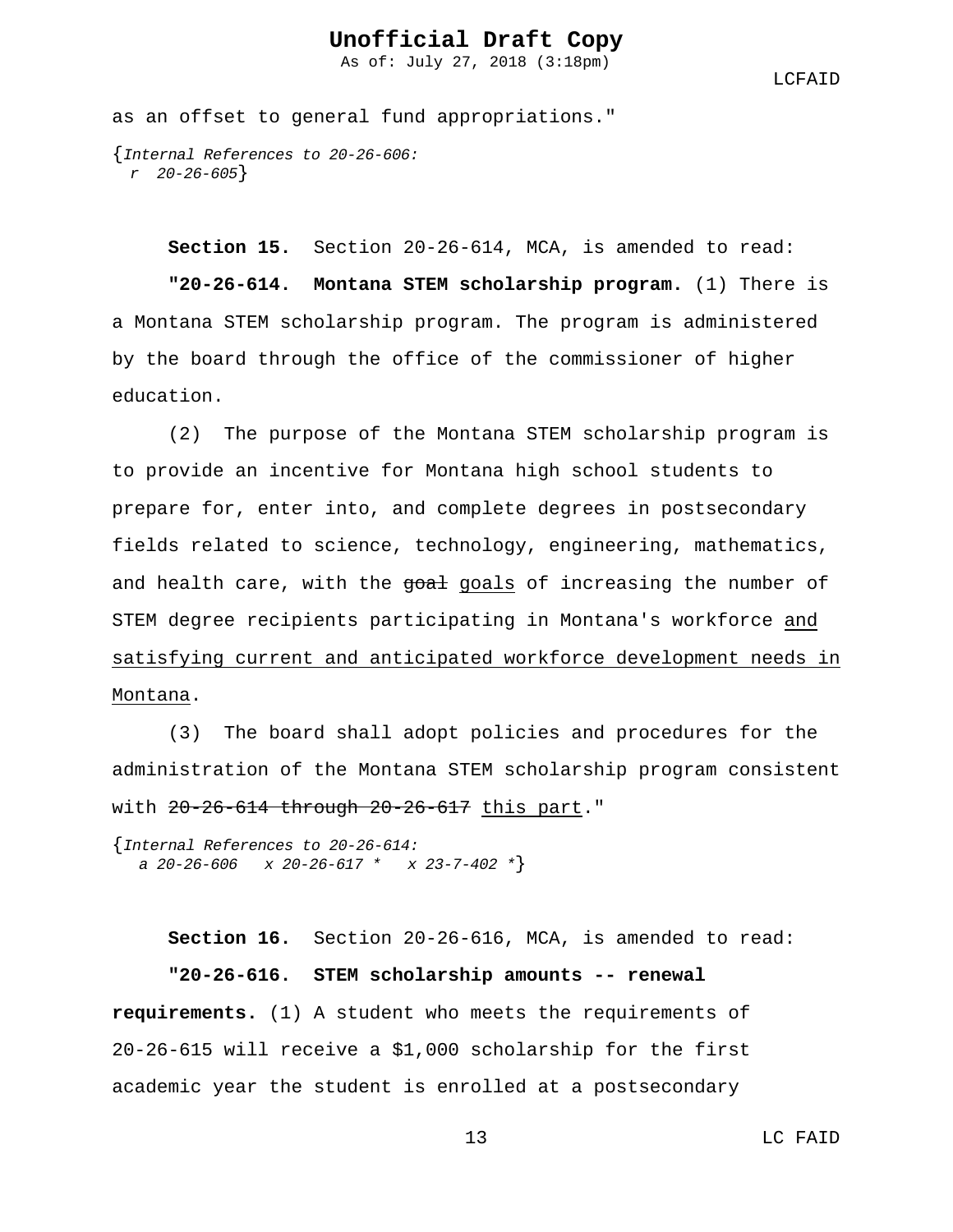As of: July 27, 2018 (3:18pm)

LCFAID

institution.

(2) A student who meets the requirements of this subsection will receive a \$2,000 scholarship for the student's second academic year an additional scholarship for up to 3 subsequent academic years. To be eligible for the STEM scholarship in the student's second a subsequent academic year, the student must:

(a) have completed at least:

(i) 30 credit hours in the first academic year to be eligible for a \$2,000 scholarship in the second academic year;

(ii) 60 credit hours by the end of the second academic year to be eligible for a \$2,500 scholarship in the third academic year; and

(iii) 90 credit hours by the end of the third academic year to be eligible for a \$3,000 scholarship in the fourth academic year;

(b) have maintained a grade point average of at least 3.0;

(c) be enrolled full time at the postsecondary institution in the current academic year; and

(d) continue to pursue a STEM or health care major.

(3) The board shall adopt a policy regarding the award of scholarships when the funds in the account established in 20-26-617 are insufficient to fully fund the STEM scholarship program. The policy must prioritize scholarships in the following order:

(a) Renewals for qualified applicants of scholarships that were previously awarded have the highest priority.

(b) If funds remain after renewal scholarships are awarded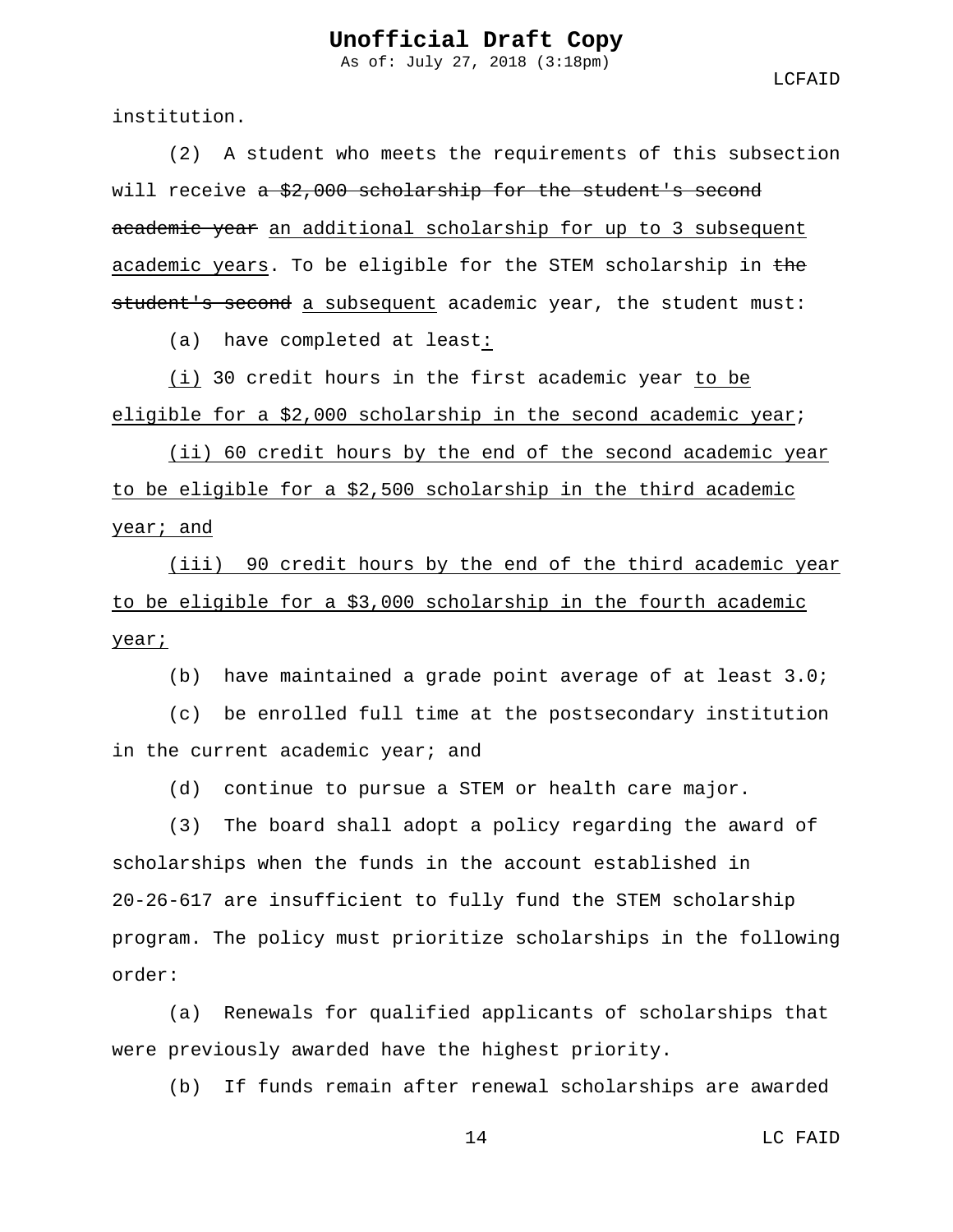As of: July 27, 2018 (3:18pm)

LCFAID

pursuant to subsection  $(3)(a)$ , then the number of new scholarships must be reduced but the individual award amounts must meet the requirements of subsections (1) and (2)."

{*Internal References to 20-26-616: a 20-26-614 \* a 20-26-617 x 20-26-617 \* x 20-26-617 x 23-7-402 \**}

**Section 17.** Section 20-26-617, MCA, is amended to read: **"20-26-617. Montana STEM scholarship program state special revenue account.** (1) There is a Montana STEM scholarship program account within the state special revenue fund established in 17-2-102. The purpose of the account is to fund the Montana STEM scholarship program. The account is administered by the board through the office of the commissioner of higher education.

(2) There must be paid into the account the lottery net revenue calculated pursuant to 23-7-402. Every Except as provided in 20-26-616(3), every student who is eligible under the provisions of 20-26-615 and 20-26-616 must be awarded a Montana STEM scholarship.

(3) If the amount in this account is greater than the amount required to fund the scholarships as required by subsection  $(2)$ , the excess funds  $\frac{m}{x}$  must be carried over and used to fund scholarships in the next fiscal year. If excess funds are carried over to a subsequent year, the board shall consider expanding the Montana STEM scholarship program in subsequent years by expanding the eligible majors that qualify for a scholarship under the program.

(4) The board may use up to 1% of the funds transferred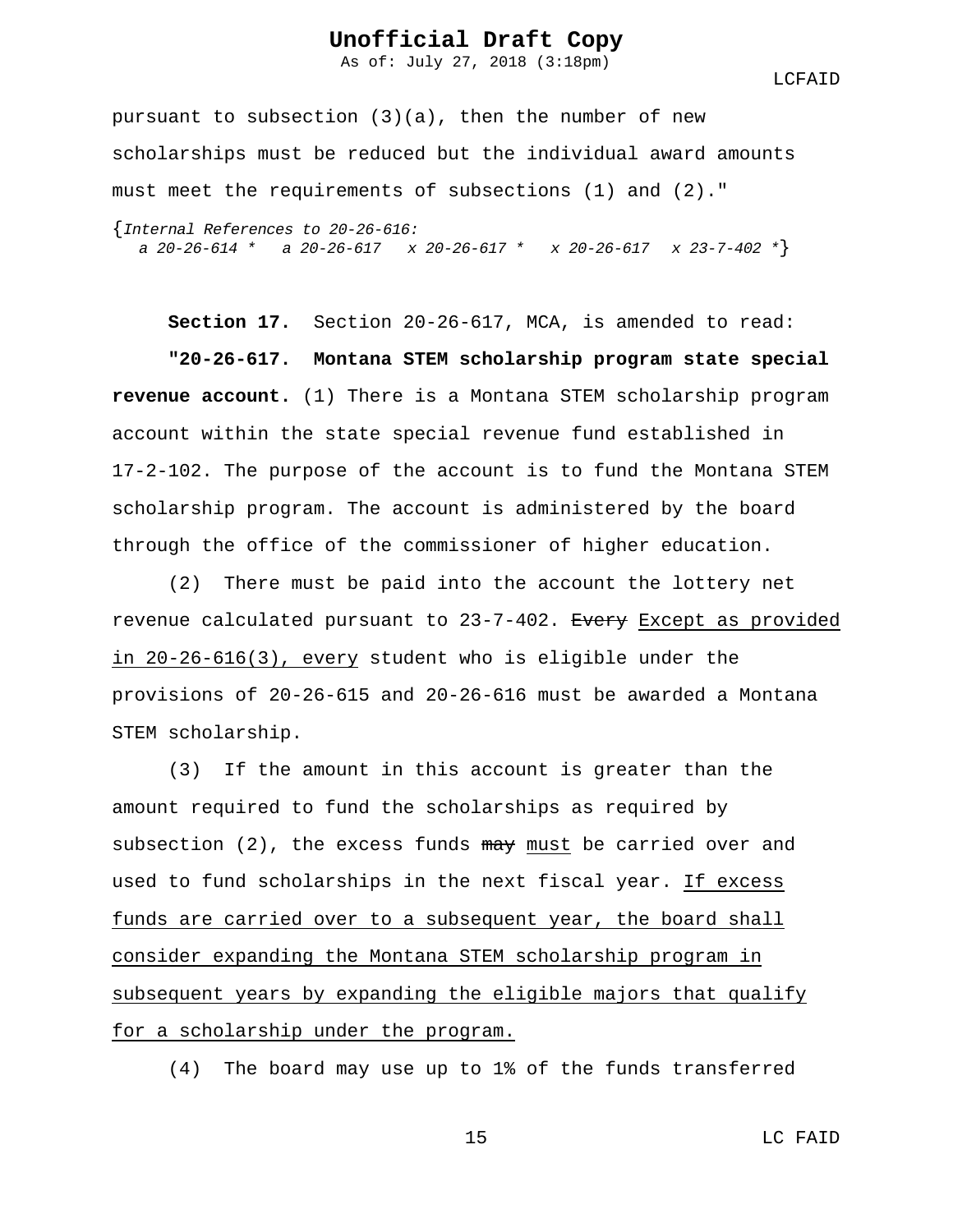As of: July 27, 2018 (3:18pm)

LCFAID

into the account in each fiscal year for costs related to administering the Montana STEM scholarship program.

(5) This account is statutorily appropriated, as provided in 17-7-502, to the board for the Montana STEM scholarship program established in 20-26-614 through 20-26-616 this part."

{*Internal References to 20-26-617: x 17-7-502 a 20-26-614 \* x 20-26-614 x 20-26-616 x 23-7-402 x 23-7-402 x 23-7-402 \* x 23-7-402 x 23-7-402*}

**Section 18.** Section 23-7-402, MCA, is amended to read: **"23-7-402. (Temporary) Disposition of revenue.** (1) A minimum of 45% of the money paid for tickets or chances must be paid out as prize money. The prize money is statutorily appropriated, as provided in 17-7-502, to the lottery.

(2) Commissions paid to lottery ticket or chance sales agents are not a state lottery operating expense.

(3) Lottery contractor fees, which are fees paid to contracted lottery vendors based on sales, must be paid from the state lottery enterprise fund. The money to pay lottery contractor fees is statutorily appropriated, as provided in 17-7-502, to the lottery.

(4)  $(a)$  Except as provided in subsection  $(4)(b)$ , that That part of all gross revenue not used for the payment of prizes, commissions, and operating expenses, together with the interest earned on the gross revenue while the gross revenue is in the enterprise fund, is net revenue. Net revenue must be transferred quarterly from the enterprise fund established by 23-7-401 to the state general fund. Once the amount of net revenue transferred to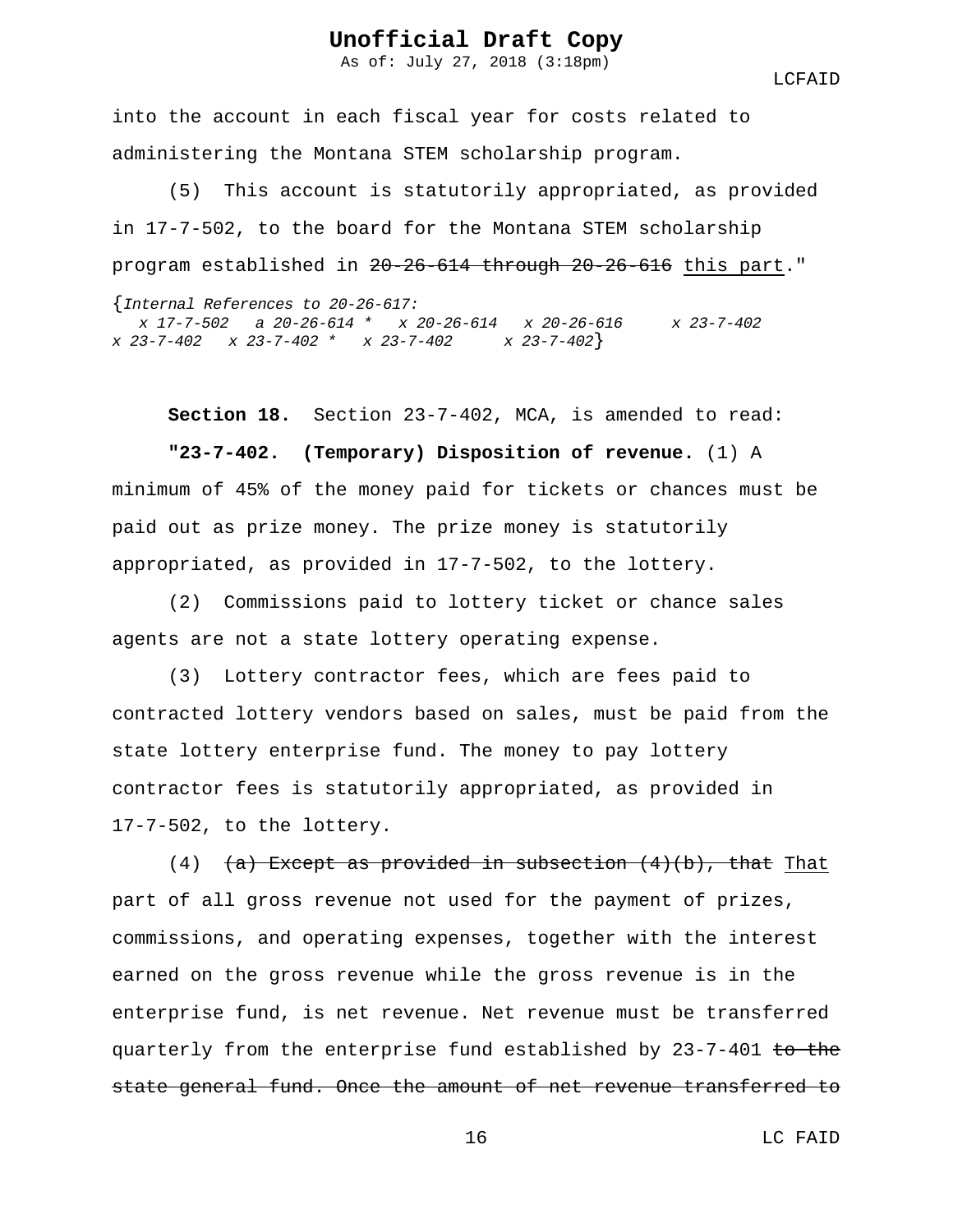As of: July 27, 2018 (3:18pm)

LCFAID

the general fund during a fiscal year equals the amount transferred to the general fund in fiscal year 2015, any additional net revenue must be transferred to the Montana STEM scholarship program special revenue account established in 20-26-617 in the following order:

(a) the first \$2.5 million of net revenue in each fiscal year must be transferred to the Montana STEM scholarship program special revenue account established in 20-26-617; and

(b) net revenue in excess of \$2.5 million in each fiscal year must be transferred to the state general fund.

(b) For fiscal year 2016, prior to any net revenue being transferred to the general fund from the enterprise fund, \$400,000 of net revenue must be transferred from the enterprise fund to the Montana STEM scholarship special revenue account established in 20-26-617 for the purpose of distributing STEM scholarships pursuant to 20-26-614 through 20-26-617 during the 2015-2016 school year.

(5) The spending authority of the lottery may be increased in accordance with this section upon review and approval of a revised operation plan by the office of budget and program planning. (Terminates June 30, 2019--sec. 3, Ch. 2, L. 2013.)

**23-7-402. (Effective July 1, 2019) Disposition of revenue.** (1) A minimum of 45% of the money paid for tickets or chances must be paid out as prize money. The prize money is statutorily appropriated, as provided in 17-7-502, to the lottery.

(2) Commissions paid to lottery ticket or chance sales agents are not a state lottery operating expense.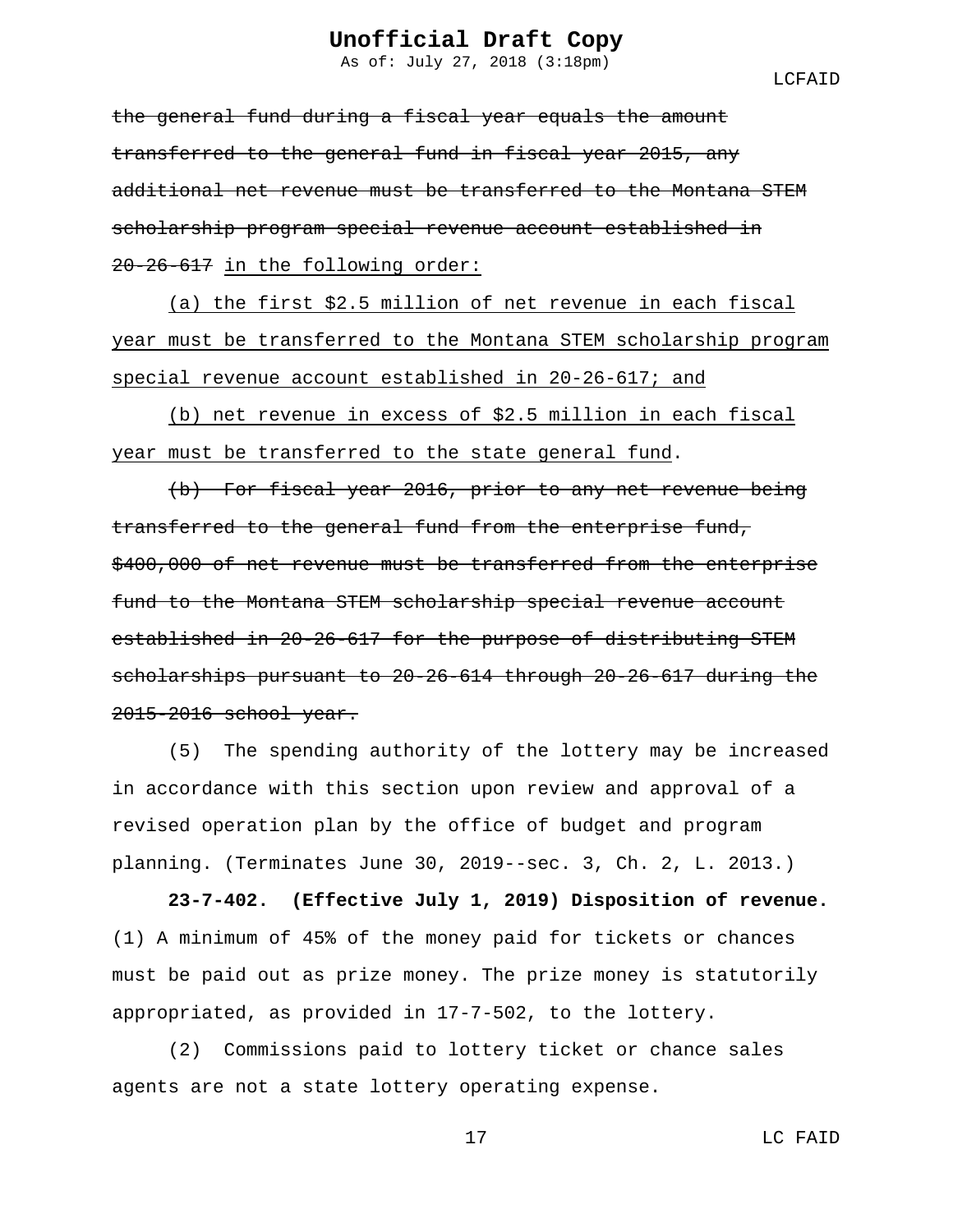As of: July 27, 2018 (3:18pm)

LCFAID

(3) That part of all gross revenue not used for the payment of prizes, commissions, and operating expenses, together with the interest earned on the gross revenue while the gross revenue is in the enterprise fund, is net revenue. Net revenue must be transferred quarterly from the enterprise fund established by 23-7-401 to the state general fund. Once the amount of net revenue transferred to the general fund during a fiscal year equals the amount transferred to the general fund in fiscal year 2015, any additional net revenue must be transferred to the Montana STEM scholarship program special revenue account established in 20-26-617 in the following order:

(a) the first \$2.5 million of net revenue in each fiscal year must be transferred to the Montana STEM scholarship program special revenue account established in 20-26-617; and

(b) net revenue in excess of \$2.5 million in each fiscal year must be transferred to the state general fund.

(4) The spending authority of the lottery may be increased in accordance with this section upon review and approval of a revised operation plan by the office of budget and program planning."

{*Internal References to 23-7-402: x 17-7-502 x 20-26-617 (renum.23-7-402) 23-5-1027 x 23-7-202 x 23-7-202*}

# NEW SECTION. **Section 19. {standard} Repealer.** The following sections of the Montana Code Annotated are repealed: 2-15-1524. Governor's postsecondary scholarship advisory council -- terms.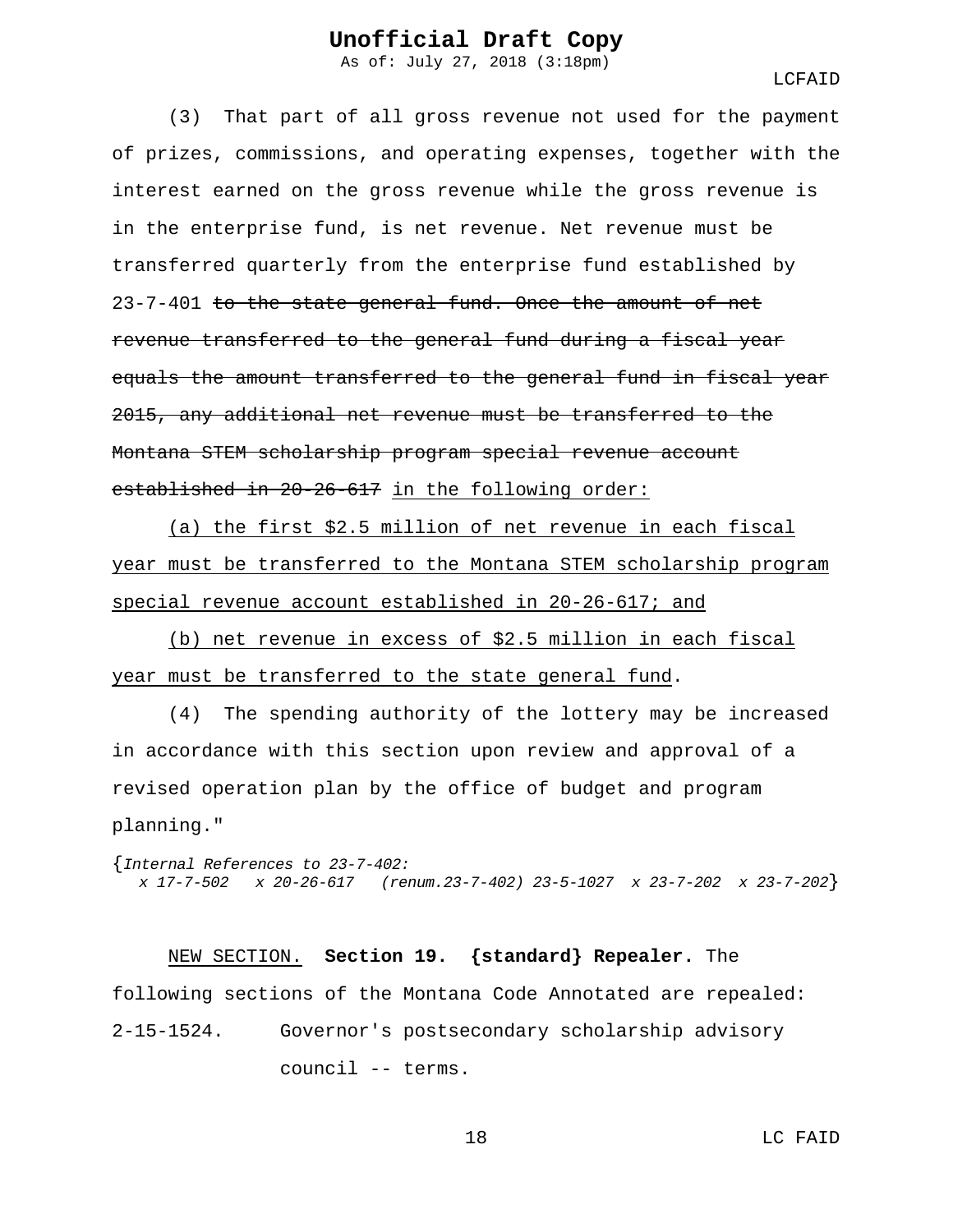As of: July 27, 2018 (3:18pm)

20-26-601. Short title.

20-26-602. Governor's postsecondary scholarship program - duties of council -- duties of board.

- 20-26-604. Types and amounts of scholarships -- criteria.
- 20-26-605. Eligibility requirements -- renewals -- limited

appeals.

| $\{Internal\ References\ to\ 2-15-1524\}.$ | $a \ 20 - 26 - 603$                     |                                             |                |
|--------------------------------------------|-----------------------------------------|---------------------------------------------|----------------|
| Internal References to 20-26-601:          | $r20-26-602$ *                          | $r20-26-602$ *                              |                |
| Internal References to 20-26-602:          |                                         | $r$ 20-26-601 * $r$ 20-26-604 $r$ 20-26-604 |                |
| $r$ 20-26-605 $r$ 20-26-606                |                                         |                                             |                |
| Internal References to 20-26-604:          | $r 20 - 26 - 601$ * $r 20 - 26 - 602$ * |                                             | $r20-26-602$ * |
| Internal References to 20-26-605:          | $r20-26-601$ * $r20-26-601$             |                                             | $r20-26-602$ * |
| $r$ 20-26-602 $r$ 20-26-602 *              | $r 20 - 26 - 602$                       |                                             |                |

NEW SECTION. **Section 20. {standard} Repealer.** The

following sections of the Montana Code Annotated are repealed:

- 20-26-621. Short title.
- 20-26-622. Purpose.

20-26-623. Montana promise grant program -- student

eligibility -- administration.

{*Internal References to 20-26-621: r 20-26-622 \* r 20-26-623 \* r 20-26-623 \* Internal References to 20-26-622: r 20-26-621 \* r 20-26-623 \* r 20-26-623 \* Internal References to 20-26-623: r 20-26-621 \* r 20-26-621 r 20-26-622 \* r 20-26-622*}

NEW SECTION. **Section 21. Transfer of funds.** On September 1, 2019, if the total amount of funds in the Montana STEM scholarship program state special revenue account established in 20-26-617 is less than \$750,000, then the state treasurer shall transfer from the state general fund to the Montana STEM scholarship program state special revenue account an amount equal

19 LC FAID